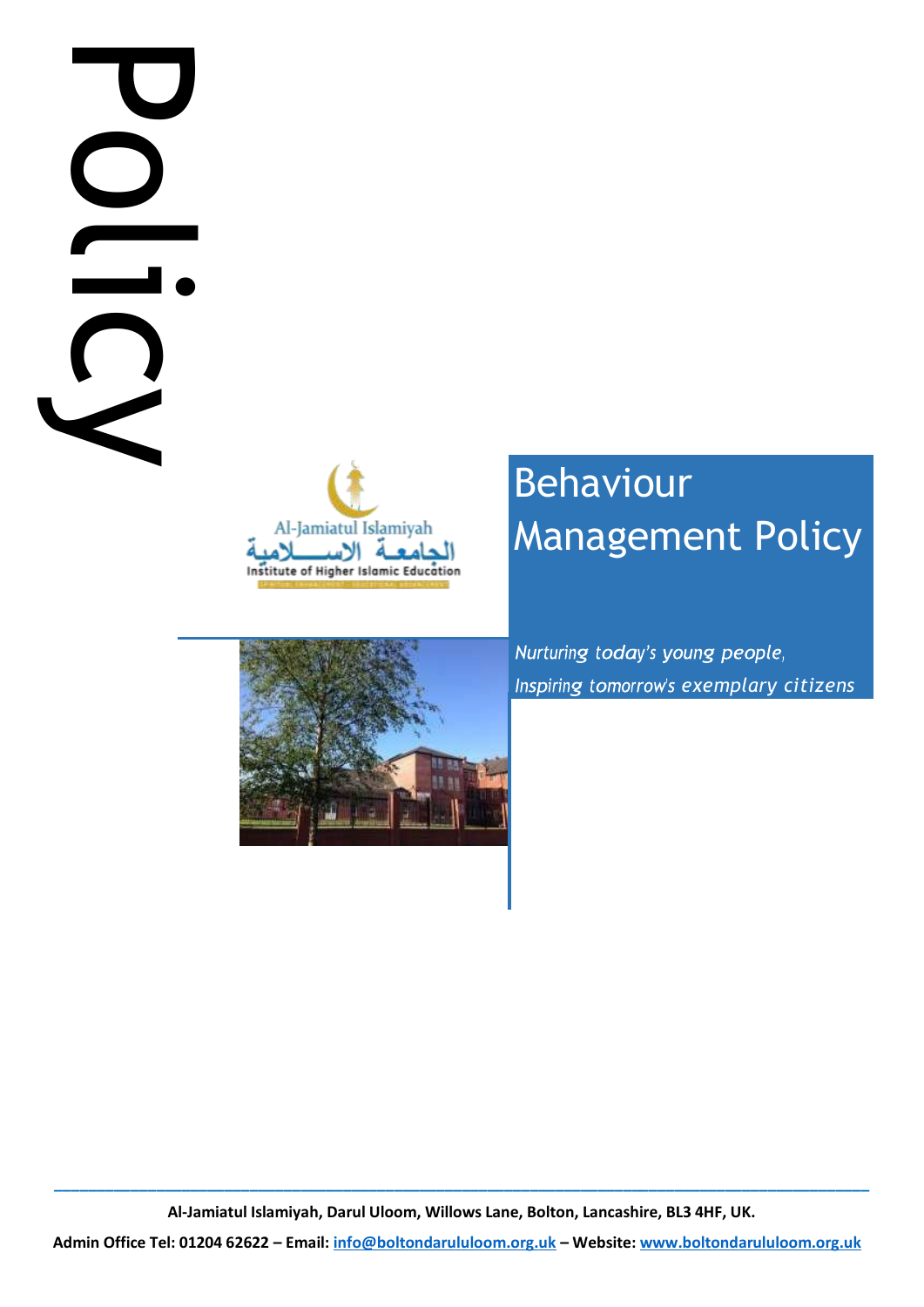

### **Document Control**

| <b>Date of Last Review</b> | <b>SEPTEMBER 2021</b>      |
|----------------------------|----------------------------|
| <b>Reviewed By</b>         | <b>Trust Board</b>         |
| <b>Approved by</b>         | <b>Chair of Governors'</b> |
| <b>Review Period</b>       | 1 Year                     |
| <b>Version</b>             | -2                         |
| <b>Date of Next Review</b> | <b>SEPTEMBER 2022</b>      |

**\_\_\_\_\_\_\_\_\_\_\_\_\_\_\_\_\_\_\_\_\_\_\_\_\_\_\_\_\_\_\_\_\_\_\_\_\_\_\_\_\_\_\_\_\_\_\_\_\_\_\_\_\_\_\_\_\_\_\_\_\_\_\_\_\_\_\_\_\_\_\_\_\_\_\_\_\_\_\_\_\_\_\_\_\_\_\_\_\_\_\_\_\_\_\_\_\_\_\_\_\_\_\_\_\_\_\_\_\_\_\_\_\_\_\_\_\_\_\_\_\_\_\_\_\_\_\_\_\_\_\_\_\_\_\_\_\_\_\_\_\_\_\_\_\_\_\_\_\_\_\_\_\_\_\_\_\_\_\_\_\_\_\_\_\_\_\_\_\_\_\_\_\_\_\_\_\_\_\_\_\_\_\_\_\_\_\_\_\_\_\_\_\_\_\_\_\_\_\_\_\_\_\_\_\_\_\_\_\_\_\_\_\_\_\_\_\_\_\_\_\_\_\_\_\_\_\_\_\_\_\_\_\_\_\_\_\_\_\_\_\_\_\_\_\_\_\_\_\_\_\_\_\_\_\_\_\_\_\_\_\_\_\_\_\_\_\_\_\_\_\_\_\_\_\_\_\_\_\_\_\_\_\_\_\_\_\_\_\_\_\_\_\_\_\_\_\_\_\_\_\_\_\_\_\_\_\_\_\_\_\_\_\_\_\_\_\_\_\_\_\_\_\_\_\_\_\_\_\_\_\_\_\_\_\_\_\_\_\_\_\_\_\_\_\_\_\_\_\_\_**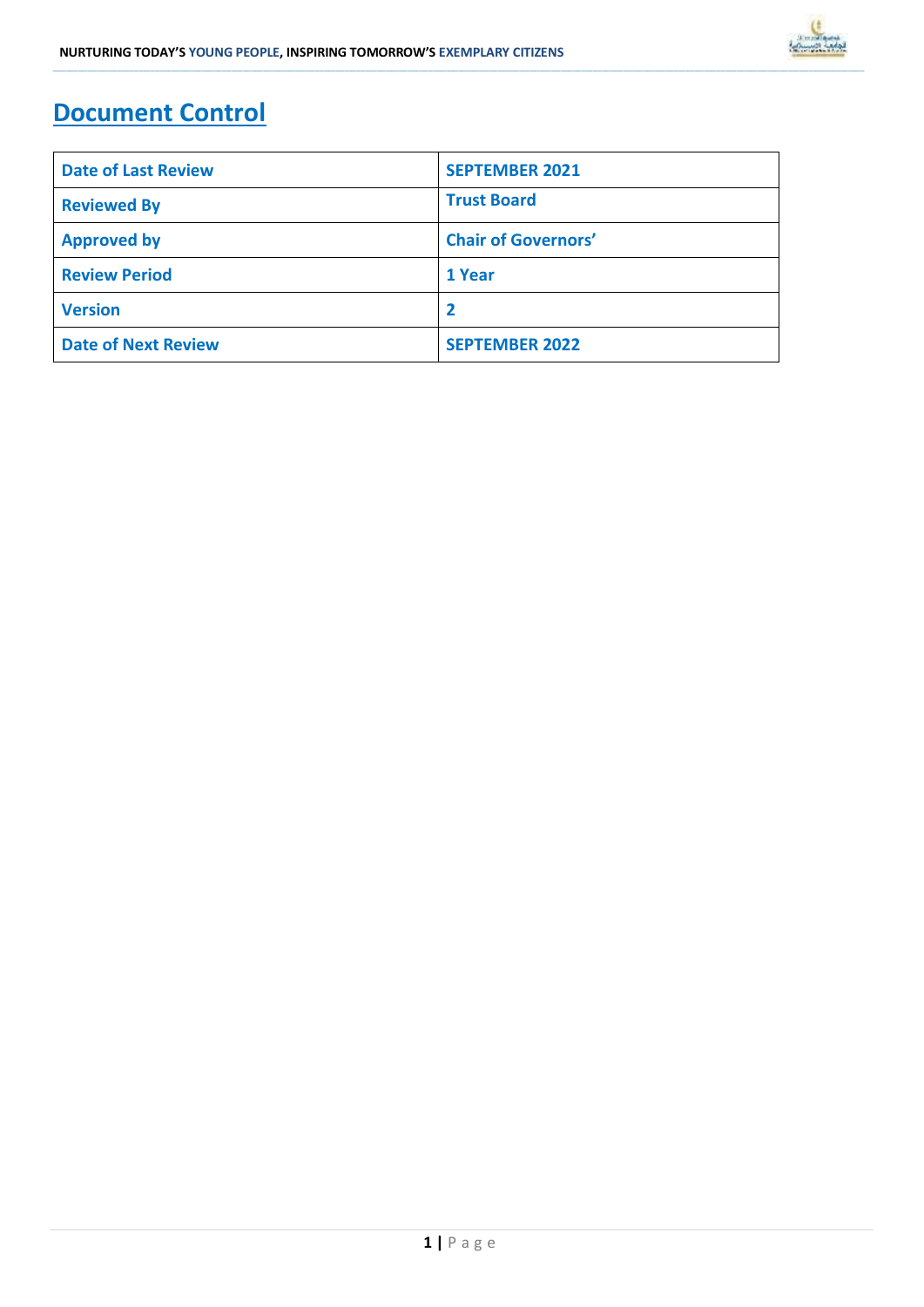## **Contents**

| <b>SECTION 1</b>  | <b>INTRODUCTION</b>                                         | <b>PAGE 3</b>  |
|-------------------|-------------------------------------------------------------|----------------|
| <b>SECTION 2</b>  | THE PURPOSE OF THIS POLICY                                  | <b>PAGE 3</b>  |
| <b>SECTION 3</b>  | <b>RATIONALE</b>                                            | <b>PAGE 3</b>  |
| <b>SECTION 4</b>  | <b>ROLES AND RESPONSIBILITIES</b>                           | <b>PAGE 4</b>  |
| <b>SECTION 5</b>  | <b>PRINCIPLES OF BEHAVIOUR MANAGEMENT</b>                   | <b>PAGE 6</b>  |
| <b>SECTION 6</b>  | <b>BEHAVIOUR MANAGEMENT STRATEGIES</b>                      | <b>PAGE 6</b>  |
| <b>SECTION 7</b>  | <b>OUR PARTNERSHIP AGREEMENT</b>                            | <b>PAGE 9</b>  |
| <b>SECTION 8</b>  | <b>ACCEPTABLE AND UNACCEPTABLE BEHAVIOUR</b>                | <b>PAGE 9</b>  |
| <b>SECTION 9</b>  | BEHAVIOUR MANAGEMENT PRACTICES IN THE CLASSROOM             | <b>PAGE 9</b>  |
| <b>SECTION 10</b> | <b>PRAISE AND REWARDS</b>                                   | <b>PAGE 10</b> |
| <b>SECTION 11</b> | STUDENT BEHAVIOUR OUTSIDE OF THE SCHOOL                     | <b>PAGE 11</b> |
| <b>SECTION 12</b> | <b>ADMINISTRATOR / SCHOOL MANAGEMENT TEAM</b>               | <b>PAGE 11</b> |
| <b>SECTION 13</b> | <b>DETENTIONS</b>                                           | <b>PAGE 11</b> |
| <b>SECTION 14</b> | <b>BEHAVIOUR REPORTS</b>                                    | <b>PAGE 11</b> |
| <b>SECTION 15</b> | <b>STRATEGIES</b>                                           | <b>PAGE 12</b> |
| <b>SECTION 16</b> | <b>PARENTS INVOLVEMENT</b>                                  | <b>PAGE 12</b> |
| <b>SECTION 17</b> | <b>INTERNAL EXCLUSION</b>                                   | <b>PAGE 12</b> |
| <b>SECTION 18</b> | <b>FIXED TERM OR PERMANENT EXCLUSION</b>                    | <b>PAGE 13</b> |
| <b>SECTION 19</b> | <b>DECIDING WHETHER TO EXCLUDE A STUDENT</b>                | <b>PAGE 15</b> |
| <b>SECTION 20</b> | <b>BEFORE MAKING A DECISION TO EXCLUDE</b>                  | <b>PAGE 15</b> |
| <b>SECTION 21</b> | <b>REINTERGRATION</b>                                       | <b>PAGE 15</b> |
| <b>SECTION 22</b> | <b>MANAGED MOVE</b>                                         | <b>PAGE 15</b> |
| <b>SECTION 23</b> | <b>PERMANENT EXCLUSION</b>                                  | <b>PAGE 15</b> |
| <b>SECTION 24</b> | <b>PROCEDURES FOR EXCLUDING A PUPIL - INFORMING PARENTS</b> | <b>PAGE 16</b> |
| <b>SECTION 25</b> | <b>ADDITIONAL SUPPORT</b>                                   | <b>PAGE 17</b> |
| <b>SECTION 26</b> | <b>HEALTH AND SAFETY</b>                                    | <b>PAGE 18</b> |
| <b>SECTION 27</b> | <b>EQUALITY AND SAFEGUARDING ISSUES</b>                     | <b>PAGE 18</b> |
| <b>SECTION 28</b> | <b>USE OF REASONABLE FORCE</b>                              | <b>PAGE 19</b> |
| <b>SECTION 29</b> | <b>SCREENING, SEARCHING AND CONFISCATION</b>                | <b>PAGE 20</b> |
| <b>APPENDIX 1</b> | <b>FORM 1: OUR PARTNERSHIP AGREEMENT</b>                    | <b>PAGE 21</b> |
| <b>APPENDIX 2</b> | <b>FORM 2: DETENTION LETTER</b>                             | PAGE 22        |

**\_\_\_\_\_\_\_\_\_\_\_\_\_\_\_\_\_\_\_\_\_\_\_\_\_\_\_\_\_\_\_\_\_\_\_\_\_\_\_\_\_\_\_\_\_\_\_\_\_\_\_\_\_\_\_\_\_\_\_\_\_\_\_\_\_\_\_\_\_\_\_\_\_\_\_\_\_\_\_\_\_\_\_\_\_\_\_\_\_\_\_\_\_\_\_\_\_\_\_\_\_\_\_\_\_\_\_\_\_\_\_\_\_\_\_\_\_\_\_\_\_\_\_\_\_\_\_\_\_\_\_\_\_\_\_\_\_\_\_\_\_\_\_\_\_\_\_\_\_\_\_\_\_\_\_\_\_\_\_\_\_\_\_\_\_\_\_\_\_\_\_\_\_\_\_\_\_\_\_\_\_\_\_\_\_\_\_\_\_\_\_\_\_\_\_\_\_\_\_\_\_\_\_\_\_\_\_\_\_\_\_\_\_\_\_\_\_\_\_\_\_\_\_\_\_\_\_\_\_\_\_\_\_\_\_\_\_\_\_\_\_\_\_\_\_\_\_\_\_\_\_\_\_\_\_\_\_\_\_\_\_\_\_\_\_\_\_\_\_\_\_\_\_\_\_\_\_\_\_\_\_\_\_\_\_\_\_\_\_\_\_\_\_\_\_\_\_\_\_\_\_\_\_\_\_\_\_\_\_\_\_\_\_\_\_\_\_\_\_\_\_\_\_\_\_\_\_\_\_\_\_\_\_\_\_\_\_\_\_\_\_\_\_\_\_\_\_\_\_\_**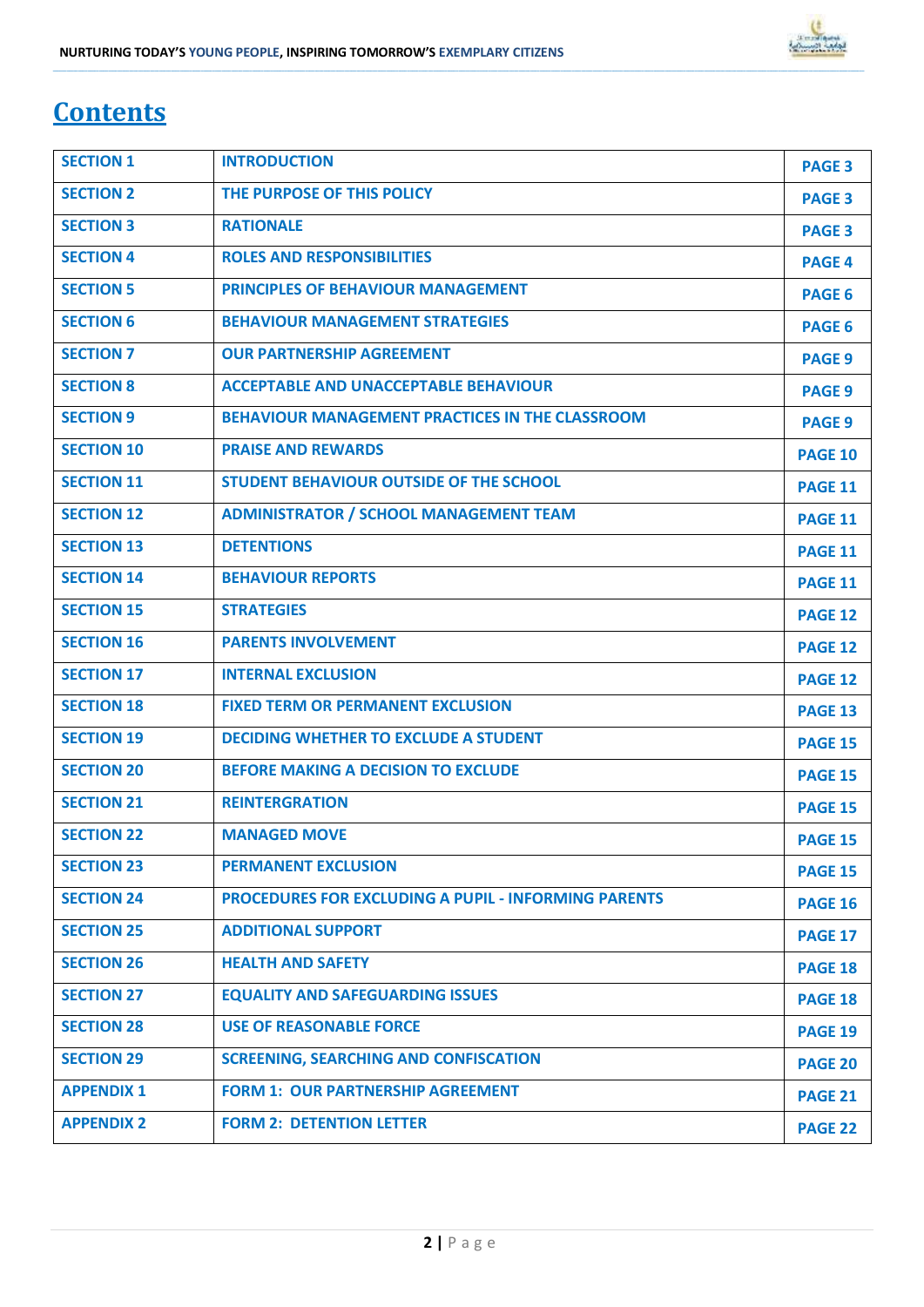

### **SECTION 1 – INTRODUCTION**

**\_\_\_\_\_\_\_\_\_\_\_\_\_\_\_\_\_\_\_\_\_\_\_\_\_\_\_\_\_\_\_\_\_\_\_\_\_\_\_\_\_\_\_\_\_\_\_\_\_\_\_\_\_\_\_\_\_\_\_\_\_\_\_\_\_\_\_\_\_\_\_\_\_\_\_\_\_\_\_\_\_\_\_\_\_\_\_\_\_\_\_\_\_\_\_\_\_\_\_\_\_\_\_\_\_\_\_\_\_\_\_\_\_\_\_\_\_\_\_\_\_\_\_\_\_\_\_\_\_\_\_\_\_\_\_\_\_\_\_\_\_\_\_\_\_\_\_\_\_\_\_\_\_\_\_\_\_\_\_\_\_\_\_\_\_\_\_\_\_\_\_\_\_\_\_\_\_\_\_\_\_\_\_\_\_\_\_\_\_\_\_\_\_\_\_\_\_\_\_\_\_\_\_\_\_\_\_\_\_\_\_\_\_\_\_\_\_\_\_\_\_\_\_\_\_\_\_\_\_\_\_\_\_\_\_\_\_\_\_\_\_\_\_\_\_\_\_\_\_\_\_\_\_\_\_\_\_\_\_\_\_\_\_\_\_\_\_\_\_\_\_\_\_\_\_\_\_\_\_\_\_\_\_\_\_\_\_\_\_\_\_\_\_\_\_\_\_\_\_\_\_\_\_\_\_\_\_\_\_\_\_\_\_\_\_\_\_\_\_\_\_\_\_\_\_\_\_\_\_\_\_\_\_\_\_\_\_\_\_\_\_\_\_\_\_\_\_\_\_\_**

The following School Behaviour Management Policy has been established in accordance with the Governors' written statement of general principles for student behaviour and discipline. This policy should be read in conjunction with the following policies:

- Rewards and Sanctions Policy
- School Code of Conduct Policy
- Disciplinary Investigation Policy
- Internal Exclusion Policy
- Screening, Searching and Confiscation Policy
- Boarding Policy

### **SECTION 2 – THE PURPOSE OF THIS POLICY**

### **The purpose of the policy is:**

- To affirm the school's commitment to promoting positive behaviour and ensuring a well ordered environment in which effective teaching and learning can take place.
- To fulfil the governors' duty of care to students and employees.
- To promote teaching and learning and high standards of attainment.
- To outline the roles and responsibilities of staff within the school.
- To detail the procedures to be followed by staff when dealing with behavioural issues.

### **This policy has been written in line with the school vision statement and reflects the following:**

- Care and respect for ourselves, others and the environment.
- Challenge and support for all to reach their potential.
- Co-operation between school, home and the community.
- Consistency and fairness in our expectations and values

### **SECTION 3 – RATIONALE**

AJI is a school which has very high expectations of its students in terms of their attitude, their work and their behaviour. The school Behaviour Management Policy is based on a quiet, yet firm, insistence on high standards of behaviour at all times. It should encourage students to behave in a responsible manner both to themselves and others, showing consideration, courtesy and respect for other people at all times. It is the school's duty to keep all students safe, happy and able to learn. High standards are set in the belief that a caring but challenging school ethos generates self-respect, independence and the highest levels of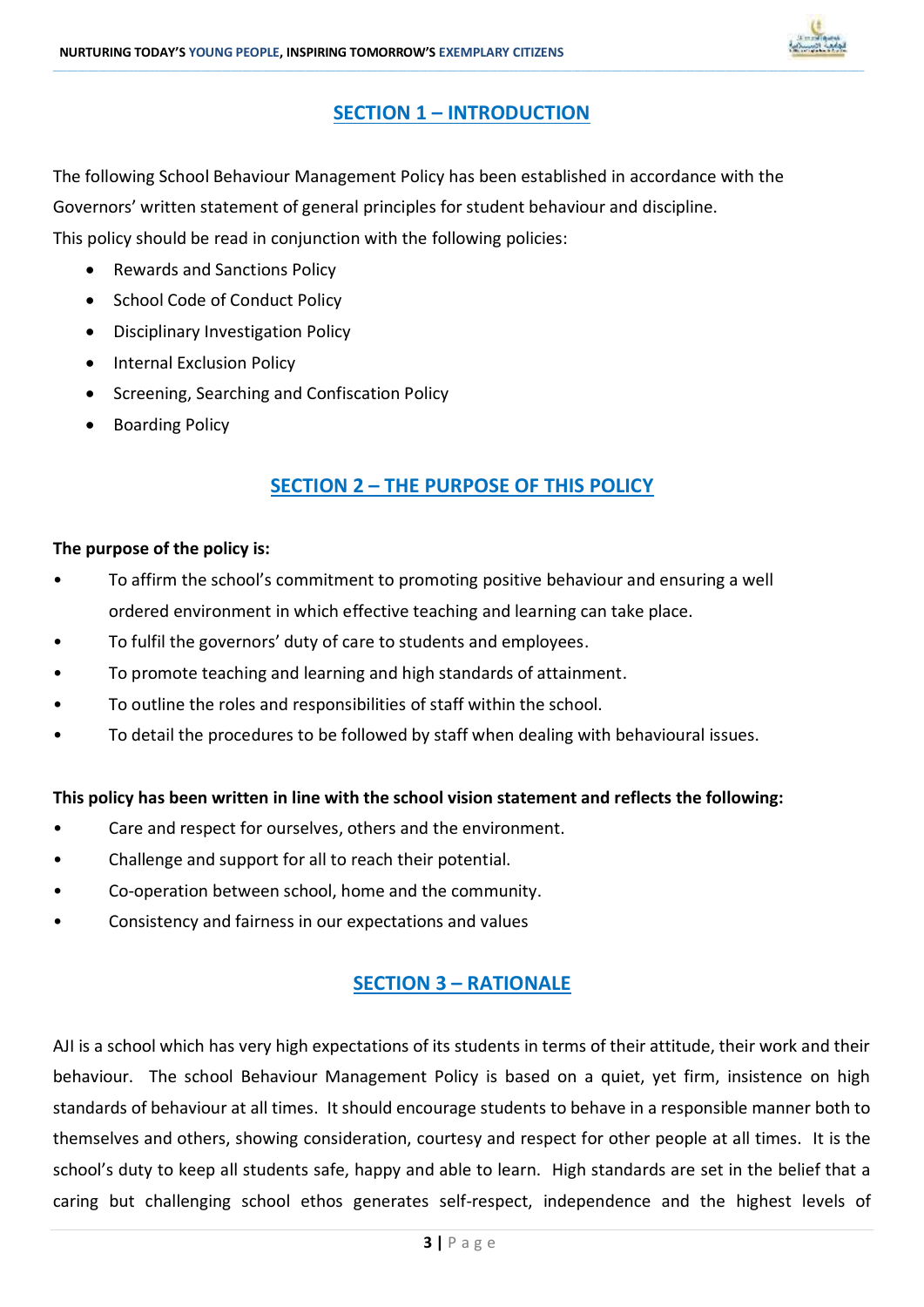

achievement. Good behaviour and discipline are essential if effective teaching and learning is to take place.

**\_\_\_\_\_\_\_\_\_\_\_\_\_\_\_\_\_\_\_\_\_\_\_\_\_\_\_\_\_\_\_\_\_\_\_\_\_\_\_\_\_\_\_\_\_\_\_\_\_\_\_\_\_\_\_\_\_\_\_\_\_\_\_\_\_\_\_\_\_\_\_\_\_\_\_\_\_\_\_\_\_\_\_\_\_\_\_\_\_\_\_\_\_\_\_\_\_\_\_\_\_\_\_\_\_\_\_\_\_\_\_\_\_\_\_\_\_\_\_\_\_\_\_\_\_\_\_\_\_\_\_\_\_\_\_\_\_\_\_\_\_\_\_\_\_\_\_\_\_\_\_\_\_\_\_\_\_\_\_\_\_\_\_\_\_\_\_\_\_\_\_\_\_\_\_\_\_\_\_\_\_\_\_\_\_\_\_\_\_\_\_\_\_\_\_\_\_\_\_\_\_\_\_\_\_\_\_\_\_\_\_\_\_\_\_\_\_\_\_\_\_\_\_\_\_\_\_\_\_\_\_\_\_\_\_\_\_\_\_\_\_\_\_\_\_\_\_\_\_\_\_\_\_\_\_\_\_\_\_\_\_\_\_\_\_\_\_\_\_\_\_\_\_\_\_\_\_\_\_\_\_\_\_\_\_\_\_\_\_\_\_\_\_\_\_\_\_\_\_\_\_\_\_\_\_\_\_\_\_\_\_\_\_\_\_\_\_\_\_\_\_\_\_\_\_\_\_\_\_\_\_\_\_\_\_\_\_\_\_\_\_\_\_\_\_\_\_\_\_\_**

It is important for good behaviour to be recognised and rewarded. If students or groups of students are praised when it is merited then a positive climate is established in which students' self-esteem is nurtured and misbehaviour becomes by comparison, a markedly less attractive way of obtaining attention. Students should understand that bad behaviour is unacceptable and will be punished. Sanctions are needed in order for disapproval of unacceptable behaviour to be registered with the students and to protect the necessary authority of the teachers. Rewards and sanctions should be fairly and consistently applied by staff at the school but it is recognised that the application of rewards and sanctions must have regard to the individual situation and the individual student and that the member of staff is expected to use his/her discretion in their use.

### **SECTION 4 – ROLES AND RESPONSIBILITIES**

Promoting positive behaviour and good attendance is the responsibility of the School community as a whole. We will hold all individuals, pupils and staff to account for their attendance and behaviour and their contribution to the areas they are specifically responsible for. Specific roles and responsibilities include:

• **AJI Trust Board** defining the principles underlying the Behaviour Policy; and holding the principal to account for the overall performance of the school in this area.

• **The principal,** in operating the policy and establishing procedures that encourage positive behaviour, discourage bullying and promote respect, diversity and equality; to support the Pastoral Manager wherever possible in the strategic leadership, management and development of behaviour management strategies within the school; to monitor data and challenge members of staff who are not following the protocols for reporting positive and negative behaviours, also support teachers with students who are not following the behaviour expectations around school; to conduct interview with students, staff and, where possible, with parent regarding standards of behaviour; to undertake departmental reviews; to proactively encourage discussion, reflection and progress regarding behaviour management; to coordinate and quality assure the internal support provisions in school for students that require additional input with managing behaviour.

• **The Pastoral Manager with responsibility for Pastoral Support and Pupil Well-being** in monitoring all aspects of the school's behaviour policy and its application, to promote equality for all pupils; To carry out informal learning walks and lesson observations to ascertain high standards of student behaviour within each department and identifying CPD needs; to provide support, guidance and strategies to support teaching staff in managing behaviour within the departments; to co-ordinate external agency support for individuals/groups of students that require further interventions.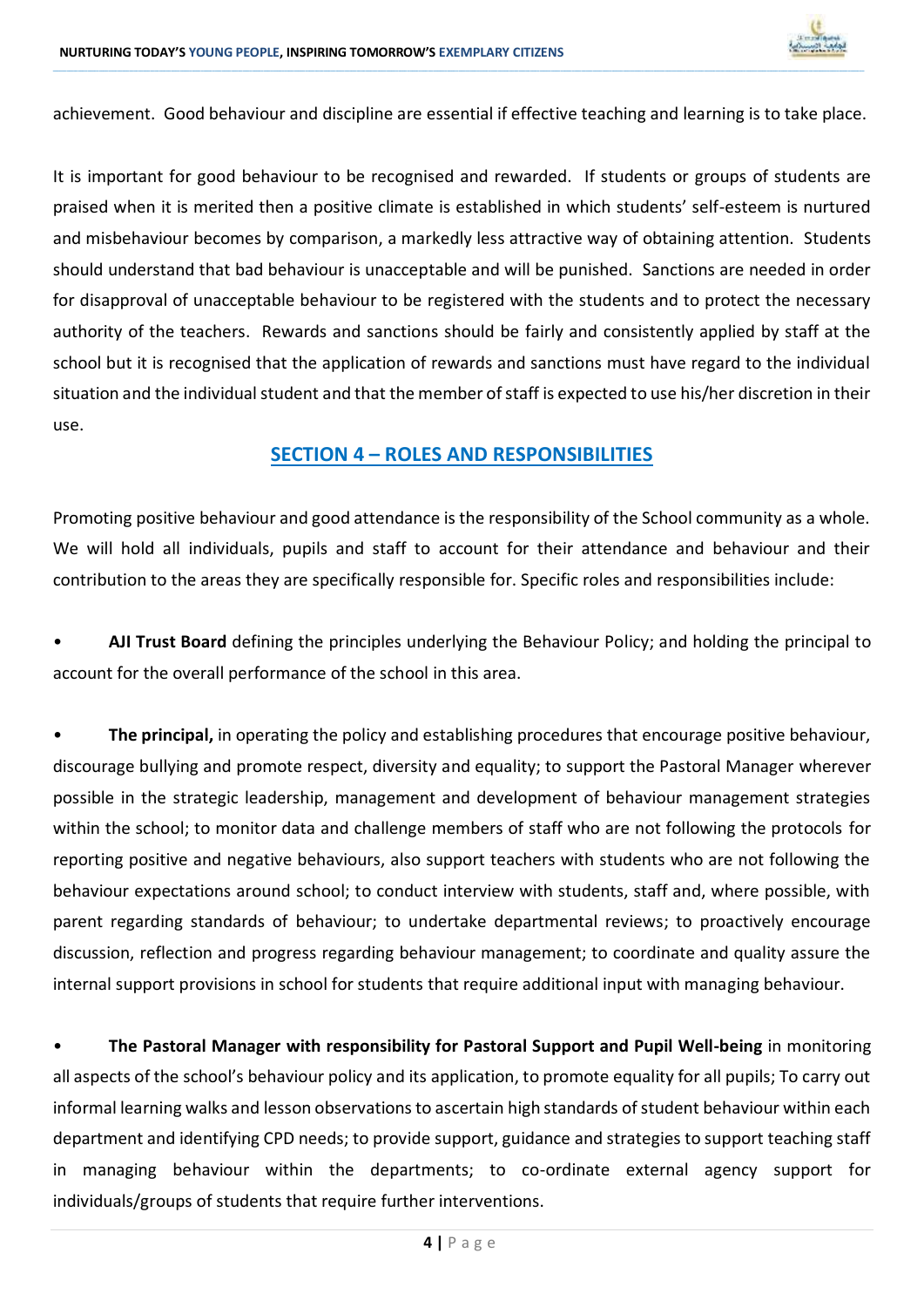

• The **Heads of Departments** in ensuring they are visible around school and known to pupils across school; actively seeking out pupils for praise and recognition, demonstrating a genuine care and respect for pupils;

**\_\_\_\_\_\_\_\_\_\_\_\_\_\_\_\_\_\_\_\_\_\_\_\_\_\_\_\_\_\_\_\_\_\_\_\_\_\_\_\_\_\_\_\_\_\_\_\_\_\_\_\_\_\_\_\_\_\_\_\_\_\_\_\_\_\_\_\_\_\_\_\_\_\_\_\_\_\_\_\_\_\_\_\_\_\_\_\_\_\_\_\_\_\_\_\_\_\_\_\_\_\_\_\_\_\_\_\_\_\_\_\_\_\_\_\_\_\_\_\_\_\_\_\_\_\_\_\_\_\_\_\_\_\_\_\_\_\_\_\_\_\_\_\_\_\_\_\_\_\_\_\_\_\_\_\_\_\_\_\_\_\_\_\_\_\_\_\_\_\_\_\_\_\_\_\_\_\_\_\_\_\_\_\_\_\_\_\_\_\_\_\_\_\_\_\_\_\_\_\_\_\_\_\_\_\_\_\_\_\_\_\_\_\_\_\_\_\_\_\_\_\_\_\_\_\_\_\_\_\_\_\_\_\_\_\_\_\_\_\_\_\_\_\_\_\_\_\_\_\_\_\_\_\_\_\_\_\_\_\_\_\_\_\_\_\_\_\_\_\_\_\_\_\_\_\_\_\_\_\_\_\_\_\_\_\_\_\_\_\_\_\_\_\_\_\_\_\_\_\_\_\_\_\_\_\_\_\_\_\_\_\_\_\_\_\_\_\_\_\_\_\_\_\_\_\_\_\_\_\_\_\_\_\_\_\_\_\_\_\_\_\_\_\_\_\_\_\_\_\_**

- **All staff** in ensuring:
- That the policy is consistently and fairly applied to all;
- That they are reflective practitioners, evaluating their own behaviour management strategies and adopting different methods to meet the needs of all learners
- That they review the monitoring of student behaviour regularly, adapting practice where appropriate.
- They learn from others, sharing and developing outstanding ideas and practice
- They undertake departmental moderation and standardisation activities
- That pupils are taught and retaught the behaviours which are conducive to learning and well-being;
- That high standards of behaviour, attendance and punctuality are modelled and actively promoted at all times;
- That each pupil feels a sense of responsibility for helping and supporting others and promoting excellent performance;
- That each and every pupil gets the personal attention they need to ensure excellent standards of behaviour and great learning;
- That good behaviour is recognised and praised;
- That poor behaviour is challenged and appropriate sanctions implemented.

Parents and Carers will be expected to take responsibility for the behaviour of their child both inside and outside the school. They will be encouraged to work in partnership with the school in maintaining high standards of behaviour and will have the opportunity to raise with the school any issues arising from the operation of the policy. Students will be expected to take responsibility for their own behaviour and will be made fully aware of the school policy, procedures and expectations. Students will be encouraged to report any instances of misbehaviour, disruption, violence or bullying.

The procedures arising from the policy will be developed by the Principal in consultation with the staff. The procedures will make clear to the students how acceptable standards of behaviour can be achieved and will have a clear rationale which is made explicit to all staff, students and parents. The procedures will be consistently and fairly applied and promote the idea of personal responsibility and that every member of the school has a responsibility towards the whole community. The school will investigate, as appropriate, reported incidents of student misbehaviour. All incidents will be logged and written and kept with the Management Team in the Behaviour File. (Please read the 'School Code of Conduct Policy' for details of procedures and protocols)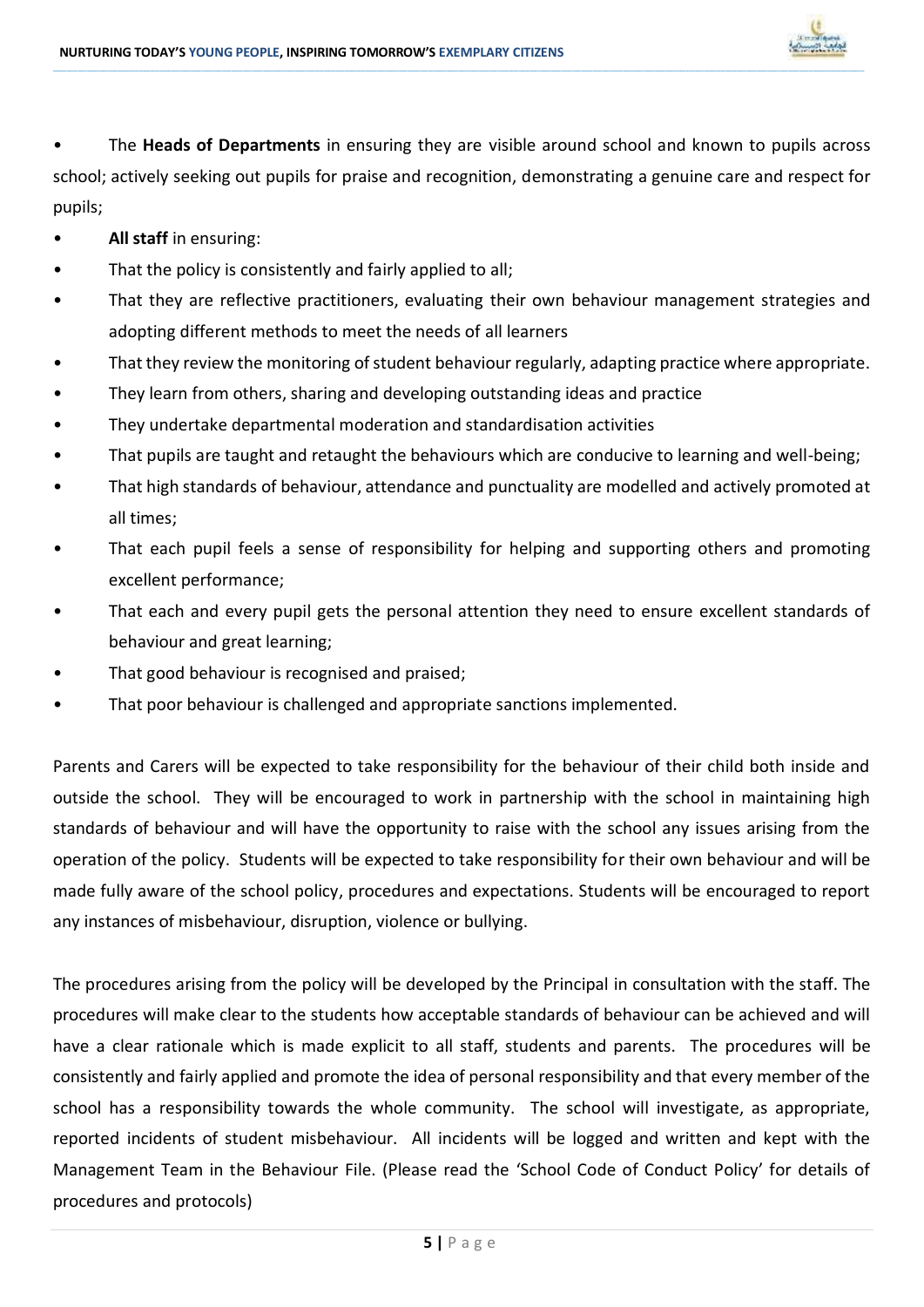

If an incident occurs in the classroom the initial responsibility lies with the subject teacher to deal with the incident using the sanctions outlined in this policy. If the misbehaviour is more serious or is repeated, then the subject teacher should inform the School Management Team who will become involved in dealing with the incident. The school will notify the police and other relevant bodies of incidents where it is appropriate to do so. (Please see 'Rewards and Sanctions Policy' for full details of consequences).

**\_\_\_\_\_\_\_\_\_\_\_\_\_\_\_\_\_\_\_\_\_\_\_\_\_\_\_\_\_\_\_\_\_\_\_\_\_\_\_\_\_\_\_\_\_\_\_\_\_\_\_\_\_\_\_\_\_\_\_\_\_\_\_\_\_\_\_\_\_\_\_\_\_\_\_\_\_\_\_\_\_\_\_\_\_\_\_\_\_\_\_\_\_\_\_\_\_\_\_\_\_\_\_\_\_\_\_\_\_\_\_\_\_\_\_\_\_\_\_\_\_\_\_\_\_\_\_\_\_\_\_\_\_\_\_\_\_\_\_\_\_\_\_\_\_\_\_\_\_\_\_\_\_\_\_\_\_\_\_\_\_\_\_\_\_\_\_\_\_\_\_\_\_\_\_\_\_\_\_\_\_\_\_\_\_\_\_\_\_\_\_\_\_\_\_\_\_\_\_\_\_\_\_\_\_\_\_\_\_\_\_\_\_\_\_\_\_\_\_\_\_\_\_\_\_\_\_\_\_\_\_\_\_\_\_\_\_\_\_\_\_\_\_\_\_\_\_\_\_\_\_\_\_\_\_\_\_\_\_\_\_\_\_\_\_\_\_\_\_\_\_\_\_\_\_\_\_\_\_\_\_\_\_\_\_\_\_\_\_\_\_\_\_\_\_\_\_\_\_\_\_\_\_\_\_\_\_\_\_\_\_\_\_\_\_\_\_\_\_\_\_\_\_\_\_\_\_\_\_\_\_\_\_\_\_\_\_\_\_\_\_\_\_\_\_\_\_\_\_\_**

### **SECTION 5 – PRINCIPLES OF BEHAVIOUR MANAGEMENT**

### **The school's behaviour management policy is guided by the following principles:**

- All pupils have the right to learn and achieve their potential and the responsibility to let others do the same.
- All pupils and staff have the right to be safe and treated with respect at school and the responsibility to ensure others feel safe and respected.
- Good behaviour in the classroom is a prerequisite to quality learning.
- Self-discipline is fundamental to the personal and academic development of all students.
- The most effective approach to behaviour management is a positive approach it is our role to promote the best in every student.
- Successful behaviour management requires a partnership where students, staff and parents share common expectations and work together to achieve them.
- To promote amongst students, self-discipline, respect for others, and proper regard for authority and positive relationships based on mutual respect.
- To encourage good behaviour and discipline on the part of all students.
- To ensure that all students understand the boundaries of acceptable behaviour at AJI.
- To ensure that all students can gain the most from their learning at the school.
- To ensure consistency of response to both positive and negative behaviour.
- To promote early intervention
- To provide a safe environment free from disruption, violence, bullying and any form of harassment.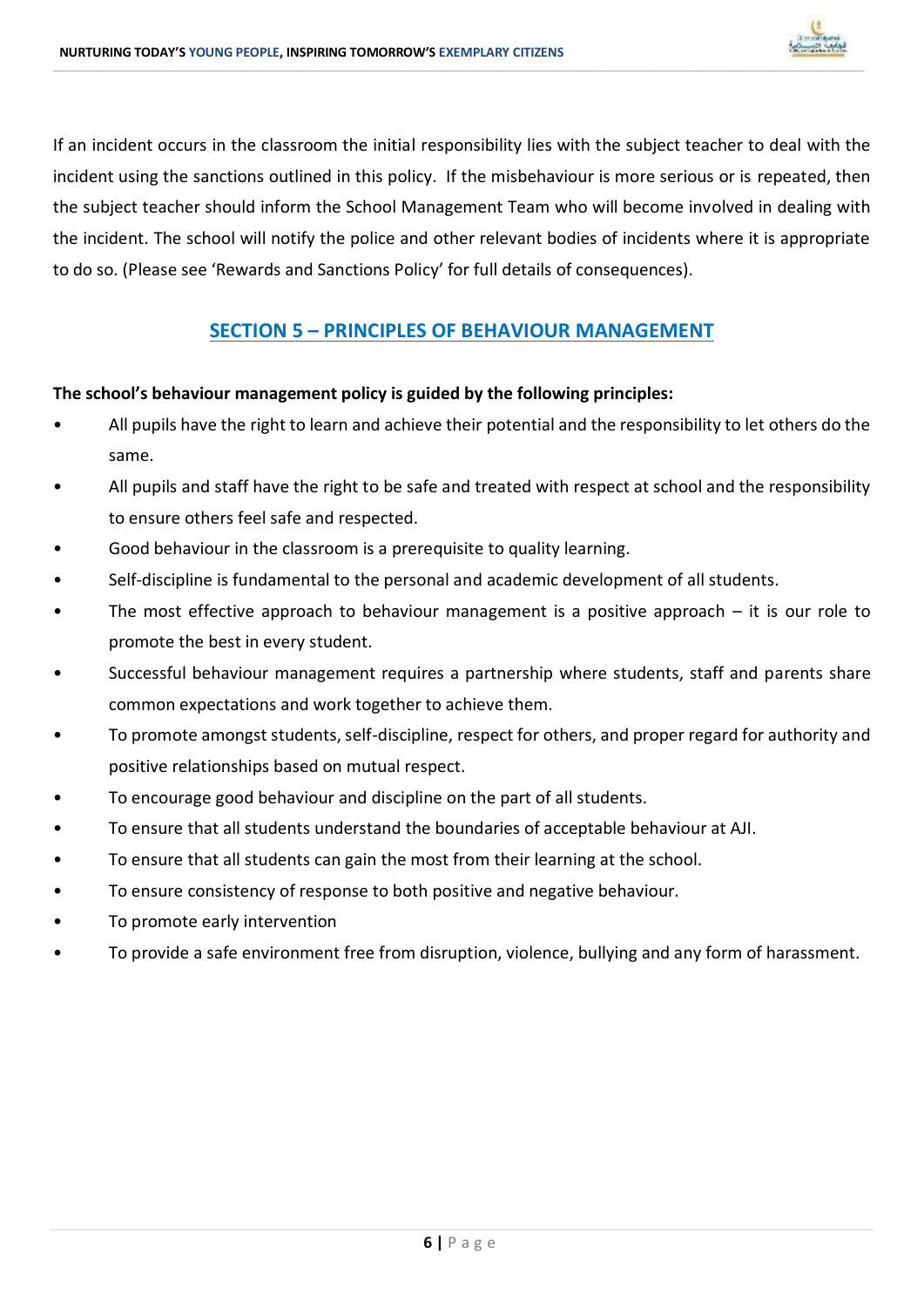

### **SECTION 6 – BEHAVIOUR MANAGEMENT STRATEGIES**

**\_\_\_\_\_\_\_\_\_\_\_\_\_\_\_\_\_\_\_\_\_\_\_\_\_\_\_\_\_\_\_\_\_\_\_\_\_\_\_\_\_\_\_\_\_\_\_\_\_\_\_\_\_\_\_\_\_\_\_\_\_\_\_\_\_\_\_\_\_\_\_\_\_\_\_\_\_\_\_\_\_\_\_\_\_\_\_\_\_\_\_\_\_\_\_\_\_\_\_\_\_\_\_\_\_\_\_\_\_\_\_\_\_\_\_\_\_\_\_\_\_\_\_\_\_\_\_\_\_\_\_\_\_\_\_\_\_\_\_\_\_\_\_\_\_\_\_\_\_\_\_\_\_\_\_\_\_\_\_\_\_\_\_\_\_\_\_\_\_\_\_\_\_\_\_\_\_\_\_\_\_\_\_\_\_\_\_\_\_\_\_\_\_\_\_\_\_\_\_\_\_\_\_\_\_\_\_\_\_\_\_\_\_\_\_\_\_\_\_\_\_\_\_\_\_\_\_\_\_\_\_\_\_\_\_\_\_\_\_\_\_\_\_\_\_\_\_\_\_\_\_\_\_\_\_\_\_\_\_\_\_\_\_\_\_\_\_\_\_\_\_\_\_\_\_\_\_\_\_\_\_\_\_\_\_\_\_\_\_\_\_\_\_\_\_\_\_\_\_\_\_\_\_\_\_\_\_\_\_\_\_\_\_\_\_\_\_\_\_\_\_\_\_\_\_\_\_\_\_\_\_\_\_\_\_\_\_\_\_\_\_\_\_\_\_\_\_\_\_\_**

Behaviour is a choice and the School provides pupils with the guidance they need to learn how to make positive choices. Setting and maintaining high expectations is something we believe must be taught and retaught, consistently and fairly, and which must be revisited each and every lesson, encouraging pupils to learn the behaviours expected of them and develop good habits for learning.

Establishing, and then constantly reinforcing, firm and clear expectations mean that pupils need to make fewer choices around their conduct, ensuring the positive behaviours and expectations we consistently reinforce, soon become routine.

### **Students are more likely to engage in learning if staff use a range of strategies and have:**

- High personal expectations of every student and make these expectations the focus of learning.
- Apply rules, routines, sanctions and rewards consistently.
- Fairly deploy a range of techniques and strategies to deal with behaviour verbal and non verbal.
- Deliver PSHE curriculum discussing emotional health & well being.
- Promote Anti Bullying work.
- Hold Student Voice / Student Council.
- Provide information leaflets on noticeboards and at events.
- Staff working to the Teachers Standards that layout behaviour guidance.
- Working to the KCSIE 2021 guide.

### **In promoting good and improved behaviour the school has a system of recognition and reward.**

Over the course of the school term all students will receive 'Praise Points' for demonstrating positive attitudes towards learning and behaviour. Every student will be kept up to-date with their running total of 'Praise Points' Students will be able to redeem their 'Praise Points' for Tuck shop vouchers and other rewards at different intervals during the term. The Class with the highest 'Praise Points' will be recognised in rewards assemblies and receive rewards at the end of the term.

Rewards include praise and positive feedback; Termly Rewards Assemblies highlighting achievement; Certificates; Post cards home; Tuck shop vouchers; Medals; Trophies; Non-uniform days; Meals of choice; Tea with the Head Teacher; Room of the month award; Weekend leave permission; Reward Trips e.g. to Blackpool and Alton Towers and much more.

However, there are occasions when school staff do need to challenge behaviours which are not conducive to learning. In order to effectively challenge and improve pupil behaviour, we actively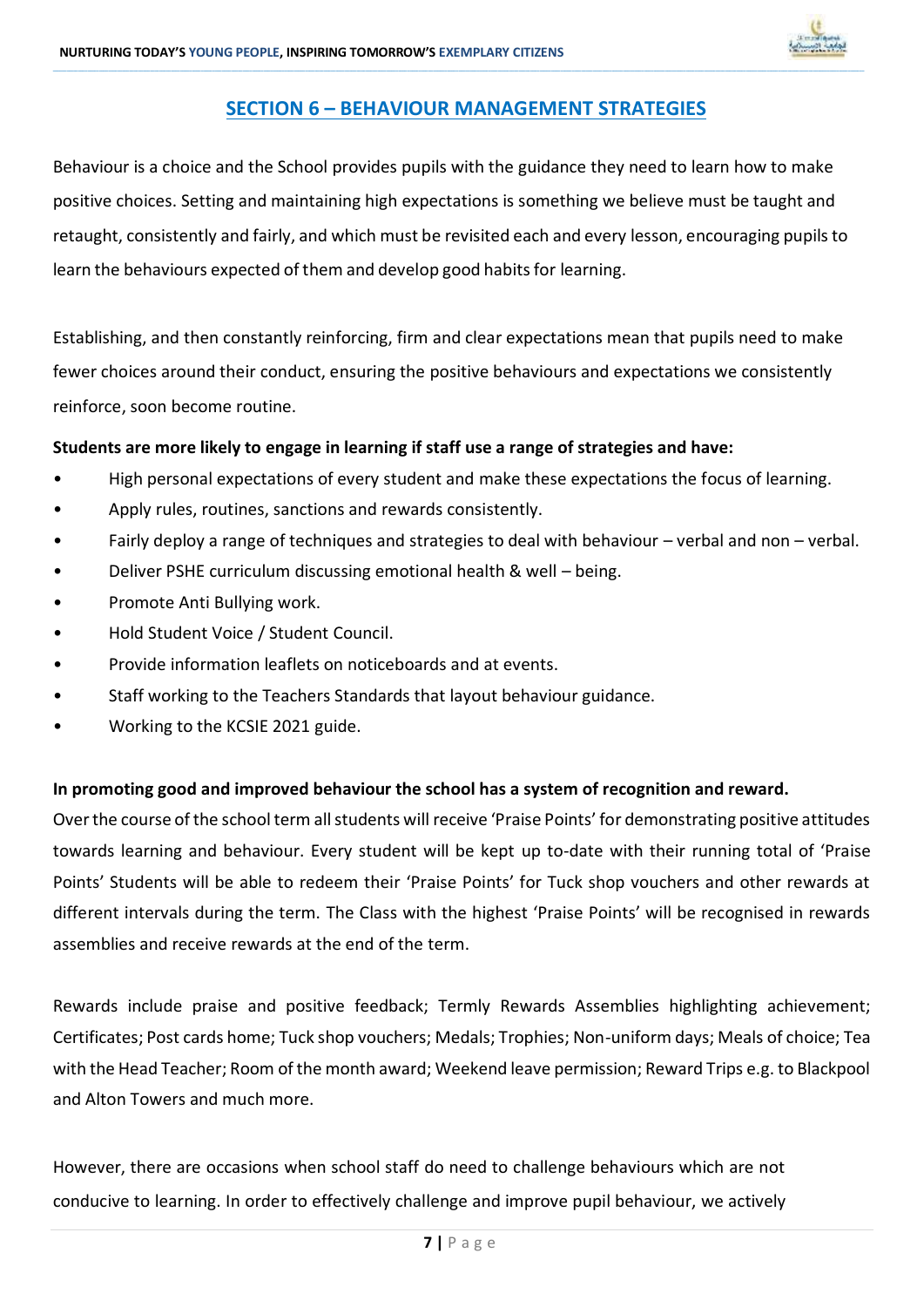

promote non-confrontational behaviour management.

As with the 'correct' use of praise, the use of verbal reprimand should:

- Be clearly linked to learning and conduct;
- Criticise the behaviour rather than the pupil;
- Use the language of mutual respect;
- Avoiding over reaction and confrontation;
- Undertake Restorative Justice approaches;
- Should not describe the behaviour, but direct the remedial action required;

**\_\_\_\_\_\_\_\_\_\_\_\_\_\_\_\_\_\_\_\_\_\_\_\_\_\_\_\_\_\_\_\_\_\_\_\_\_\_\_\_\_\_\_\_\_\_\_\_\_\_\_\_\_\_\_\_\_\_\_\_\_\_\_\_\_\_\_\_\_\_\_\_\_\_\_\_\_\_\_\_\_\_\_\_\_\_\_\_\_\_\_\_\_\_\_\_\_\_\_\_\_\_\_\_\_\_\_\_\_\_\_\_\_\_\_\_\_\_\_\_\_\_\_\_\_\_\_\_\_\_\_\_\_\_\_\_\_\_\_\_\_\_\_\_\_\_\_\_\_\_\_\_\_\_\_\_\_\_\_\_\_\_\_\_\_\_\_\_\_\_\_\_\_\_\_\_\_\_\_\_\_\_\_\_\_\_\_\_\_\_\_\_\_\_\_\_\_\_\_\_\_\_\_\_\_\_\_\_\_\_\_\_\_\_\_\_\_\_\_\_\_\_\_\_\_\_\_\_\_\_\_\_\_\_\_\_\_\_\_\_\_\_\_\_\_\_\_\_\_\_\_\_\_\_\_\_\_\_\_\_\_\_\_\_\_\_\_\_\_\_\_\_\_\_\_\_\_\_\_\_\_\_\_\_\_\_\_\_\_\_\_\_\_\_\_\_\_\_\_\_\_\_\_\_\_\_\_\_\_\_\_\_\_\_\_\_\_\_\_\_\_\_\_\_\_\_\_\_\_\_\_\_\_\_\_\_\_\_\_\_\_\_\_\_\_\_\_\_\_\_**

- Delivered in a reasonable tone and at an appropriate volume;
- Be followed up by discreet praise once the remedial action has been taken by the pupil.

The following is a range of disciplinary measures which the School reservesthe right to use. These will be implemented consistently, openly and fairly:

- Verbal reprimand;
- Setting extra work or repeating unsatisfactory work;
- Referral to Pastoral Manager.
- loss of privileges, for example, having the privilege of representing the school in sports events withdrawn;
- Missing social time at break;
- Detentions, including lunchtime and after-school and also, where necessary, at weekends;
- Letters to parents / carers.
- Meetings with parents / carers.
- Being placed on conduct or attendance report for monitoring and improving behaviour.
- Instigating a Pupil Behaviour Support Plan.
- Referral to external agencies.

For more extreme behaviour, the School may use internal isolation within a Reflection or Isolation Area or invoke a temporary or permanent exclusion.

Teachers also have the power to discipline a pupil for conduct outside of the school premises, this includes:

Misbehaviour when the pupil is:

- Taking part in any school organised or school related activity;
- Travelling to or from school;
- Wearing the school uniform;
- In some other way identifiable as a pupil at the school.

Misbehaviour at any time, whether the above conditions apply or not, when behaviour:

- Could have repercussions for the orderly running of the school;
- Poses a threat to another pupil or member of the public;
- Could adversely affect the reputation of the school.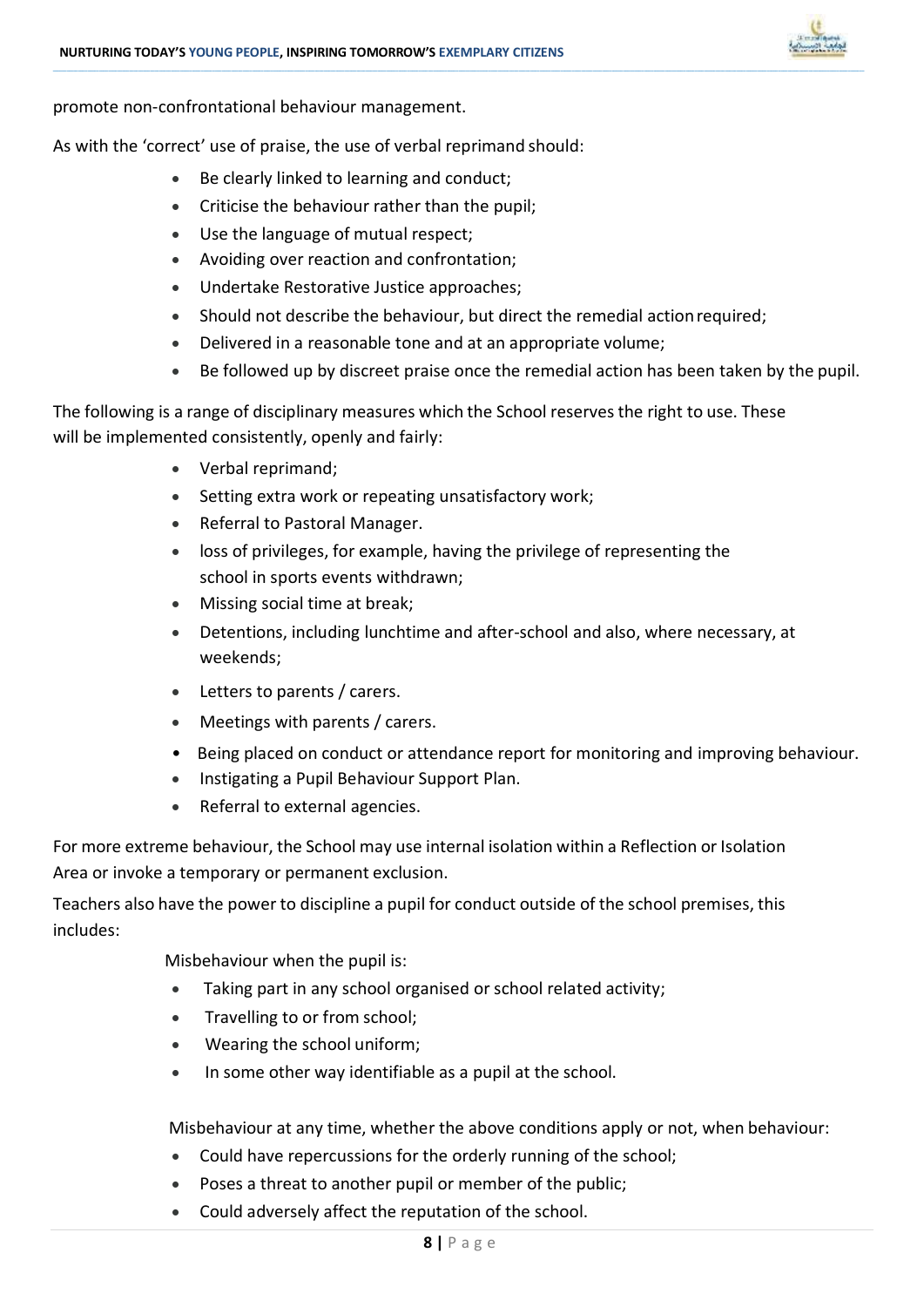

The circumstances of individual pupils and their safety in relation to child protection and safeguarding will always be considered when applying any sanction. The School has a detailed **Rewards and Sanctions policy,** which outlines the specific arrangements for addressing challenging behaviour and imposing sanctions.

**\_\_\_\_\_\_\_\_\_\_\_\_\_\_\_\_\_\_\_\_\_\_\_\_\_\_\_\_\_\_\_\_\_\_\_\_\_\_\_\_\_\_\_\_\_\_\_\_\_\_\_\_\_\_\_\_\_\_\_\_\_\_\_\_\_\_\_\_\_\_\_\_\_\_\_\_\_\_\_\_\_\_\_\_\_\_\_\_\_\_\_\_\_\_\_\_\_\_\_\_\_\_\_\_\_\_\_\_\_\_\_\_\_\_\_\_\_\_\_\_\_\_\_\_\_\_\_\_\_\_\_\_\_\_\_\_\_\_\_\_\_\_\_\_\_\_\_\_\_\_\_\_\_\_\_\_\_\_\_\_\_\_\_\_\_\_\_\_\_\_\_\_\_\_\_\_\_\_\_\_\_\_\_\_\_\_\_\_\_\_\_\_\_\_\_\_\_\_\_\_\_\_\_\_\_\_\_\_\_\_\_\_\_\_\_\_\_\_\_\_\_\_\_\_\_\_\_\_\_\_\_\_\_\_\_\_\_\_\_\_\_\_\_\_\_\_\_\_\_\_\_\_\_\_\_\_\_\_\_\_\_\_\_\_\_\_\_\_\_\_\_\_\_\_\_\_\_\_\_\_\_\_\_\_\_\_\_\_\_\_\_\_\_\_\_\_\_\_\_\_\_\_\_\_\_\_\_\_\_\_\_\_\_\_\_\_\_\_\_\_\_\_\_\_\_\_\_\_\_\_\_\_\_\_\_\_\_\_\_\_\_\_\_\_\_\_\_\_\_\_**

### **SECTION 7 – OUR PARTNERSHIP AGREEMENT**

At AJI, we believe our students are more likely to achieve their potential if we work in a collaborative manner with all stakeholders. To this end, a Partnership Agreement is discussed and agreed with them on entry to the school. (**See Appendix 1**)

### **SECTION 8 – ACCEPTABLE AND UNACCEPTABLE BEHAVIOUR**

The school defines acceptable behaviour as that which promotes courtesy, co-operation and consideration from all students in terms of their relationships with each other, school staff, visitors and members of the local community. The school has identified examples of unacceptable behaviour as that which includes name calling, verbal abuse, and threatening language, intimidation, stealing other students' property, physical abuse, bullying and harassment of any kind. Break or corridor incidents are dealt with by staff members and a pastoral referral form is completed if the incident warrants.

The school communicates regularly the standards of acceptable and unacceptable behaviour to students and parents / carers through the school rules, displaying expectations for students in every classroom, school prospectus, home-school agreement, school assemblies, School Matters and individual discussions with students following incidents of poor behaviour. Staff are informed of these standards through the staff handbook, staff induction to the school and the staff training programme.

Pupils have the right to expect fair and consistently applied sanctions for poor behaviour and which make a clear distinction between serious and minor incidents. (Please see the 'Rewards and Sanctions Policy' for more details)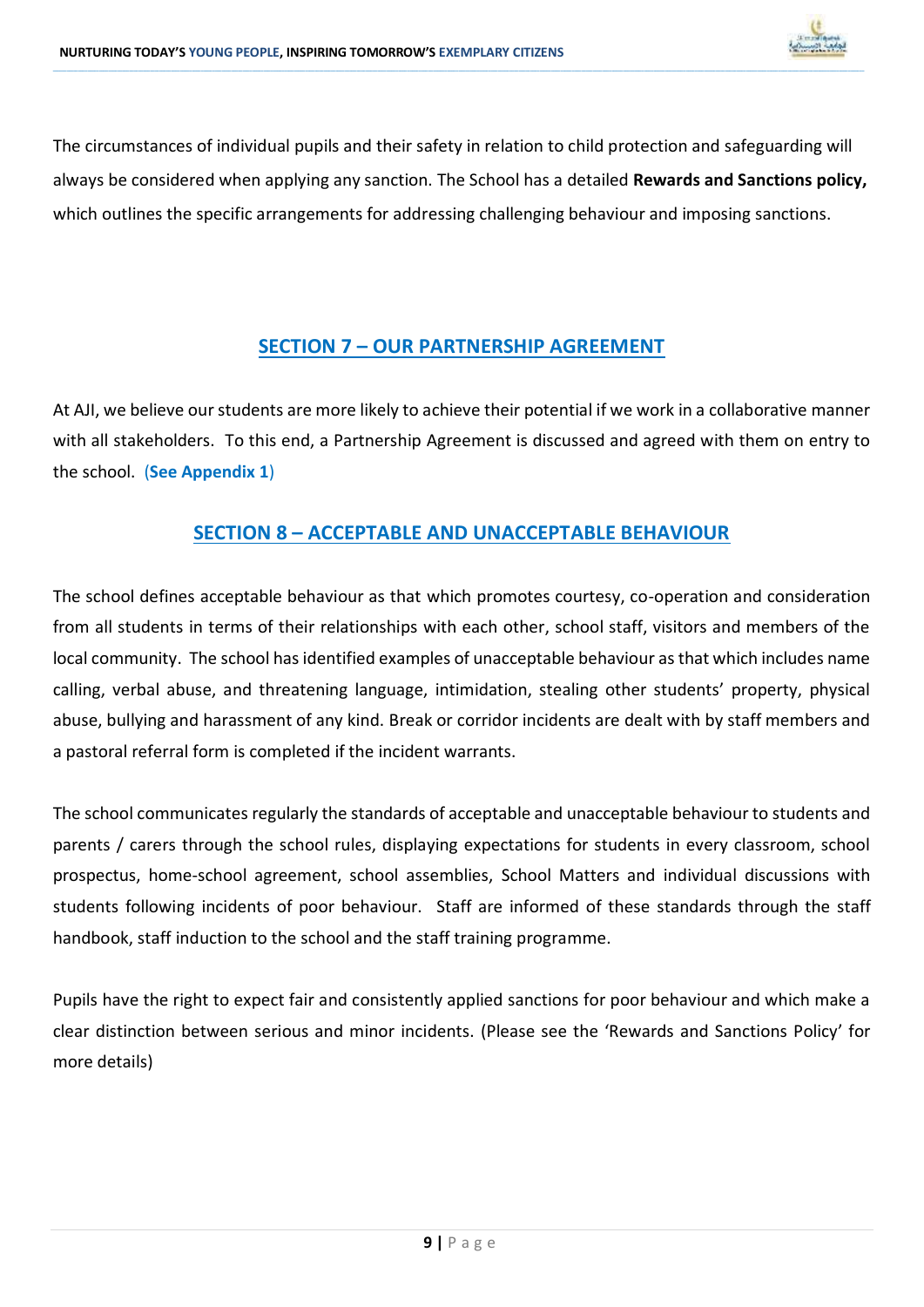

### **SECTION 9 – BEHAVIOUR MANAGEMENT PRACTICES IN THE CLASSROOM**

**\_\_\_\_\_\_\_\_\_\_\_\_\_\_\_\_\_\_\_\_\_\_\_\_\_\_\_\_\_\_\_\_\_\_\_\_\_\_\_\_\_\_\_\_\_\_\_\_\_\_\_\_\_\_\_\_\_\_\_\_\_\_\_\_\_\_\_\_\_\_\_\_\_\_\_\_\_\_\_\_\_\_\_\_\_\_\_\_\_\_\_\_\_\_\_\_\_\_\_\_\_\_\_\_\_\_\_\_\_\_\_\_\_\_\_\_\_\_\_\_\_\_\_\_\_\_\_\_\_\_\_\_\_\_\_\_\_\_\_\_\_\_\_\_\_\_\_\_\_\_\_\_\_\_\_\_\_\_\_\_\_\_\_\_\_\_\_\_\_\_\_\_\_\_\_\_\_\_\_\_\_\_\_\_\_\_\_\_\_\_\_\_\_\_\_\_\_\_\_\_\_\_\_\_\_\_\_\_\_\_\_\_\_\_\_\_\_\_\_\_\_\_\_\_\_\_\_\_\_\_\_\_\_\_\_\_\_\_\_\_\_\_\_\_\_\_\_\_\_\_\_\_\_\_\_\_\_\_\_\_\_\_\_\_\_\_\_\_\_\_\_\_\_\_\_\_\_\_\_\_\_\_\_\_\_\_\_\_\_\_\_\_\_\_\_\_\_\_\_\_\_\_\_\_\_\_\_\_\_\_\_\_\_\_\_\_\_\_\_\_\_\_\_\_\_\_\_\_\_\_\_\_\_\_\_\_\_\_\_\_\_\_\_\_\_\_\_\_\_\_**

AJI'S 'Code of Conduct Policy' is a clear and concise set of rules for use in and out of the classroom. It helps build common standards and expectations amongst staff, pupils and parents.

### **Behaviour Management Team:**

- Monitor standards of pupil behaviour in the School and in the Boarding.
- Discuss and agree additional standard routines.
- Ensure Classroom Respect Code is applied consistently by all staff in the Department / Faculty.
- Support staff / Housemasters who are having difficulties with particular pupils or classes.
- Liaise with the Principal if a behavioural issue becomes a cause for concern.
- Monitor Bullying and Searches made in school.

### **Class Teachers:**

- Apply and reinforce the Respect Code.
- Establish and use basic routines e.g. entry, seating plan, taking the register and exit on the bell.
- The teacher establishes a set of rules to govern his classroom, which are clearly explained to students.
- Bring your students from the prayer hall with you.
- Staff to leave prayer hall immediately after prayer and lead all students to their class.
- Use a seating plan where appropriate.
- Share the learning objectives and learning outcomes with the students at the start of the lesson.
- Use differentiated materials as appropriate.
- No food allowed to be eaten in the classroom, unless there is a medical emergency, e.g. Diabetes.
- Students to not be removed from the classroom for misbehaving.
- Staff to never arrive late to class.
- Lateness to not be tolerated under any circumstances. All students need to produce a note for their lateness to class, if kept behind by a member of staff.
- Model the standard of courtesy expected from students.
- Address poor behaviour.
- Criticise the behaviour not the student.
- Use private rather than public reprimands.
- Use the rewards to support good behaviour.
- Use the school system of sanctions to address poor behaviour.
- Discuss students whose behaviour is causing a concern with staff at meetings in order to develop classroom management strategies.
- Carry out peer observation as a means of developing new ideas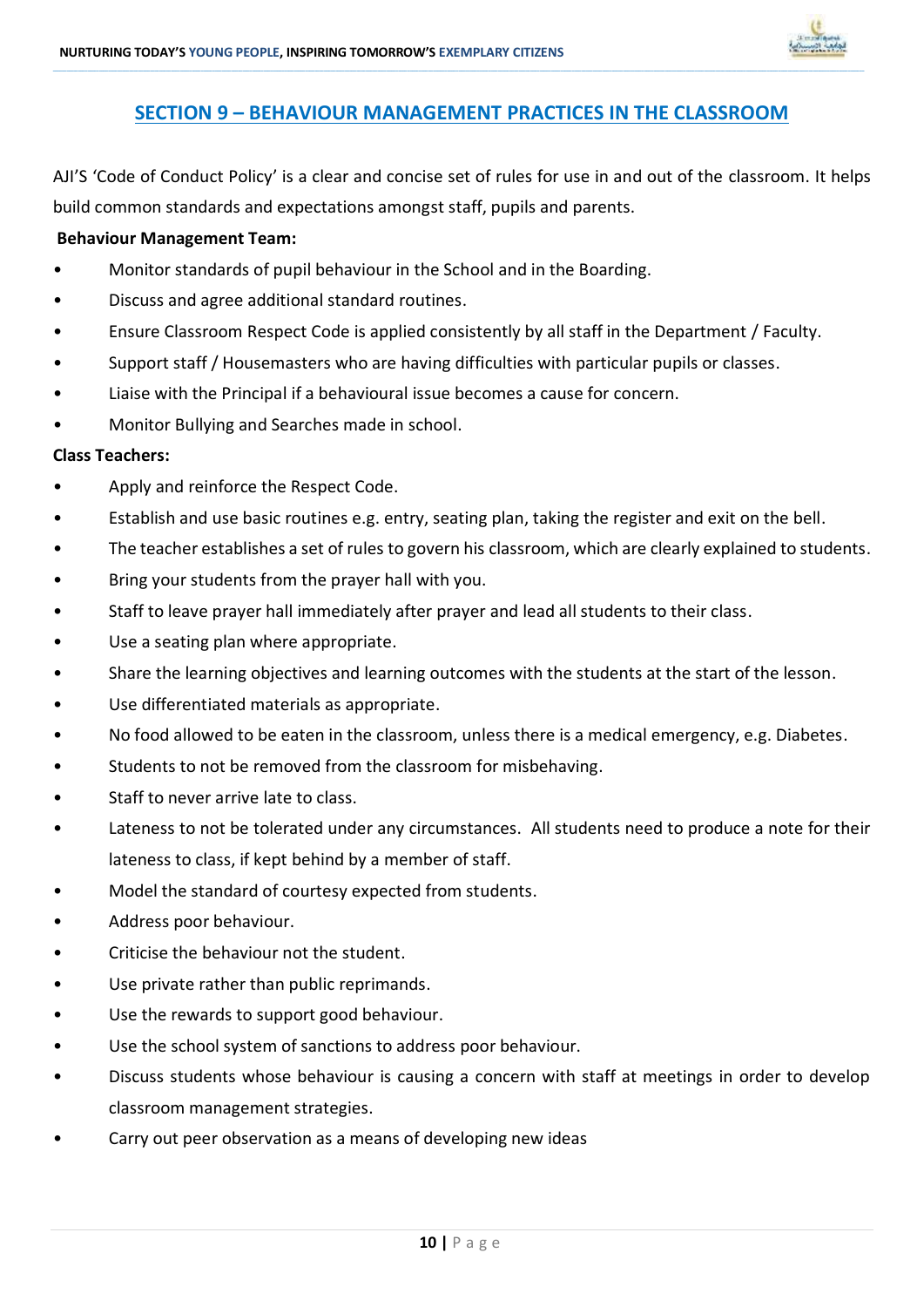

### **SECTION 10 – PRAISE AND REWARDS**

**\_\_\_\_\_\_\_\_\_\_\_\_\_\_\_\_\_\_\_\_\_\_\_\_\_\_\_\_\_\_\_\_\_\_\_\_\_\_\_\_\_\_\_\_\_\_\_\_\_\_\_\_\_\_\_\_\_\_\_\_\_\_\_\_\_\_\_\_\_\_\_\_\_\_\_\_\_\_\_\_\_\_\_\_\_\_\_\_\_\_\_\_\_\_\_\_\_\_\_\_\_\_\_\_\_\_\_\_\_\_\_\_\_\_\_\_\_\_\_\_\_\_\_\_\_\_\_\_\_\_\_\_\_\_\_\_\_\_\_\_\_\_\_\_\_\_\_\_\_\_\_\_\_\_\_\_\_\_\_\_\_\_\_\_\_\_\_\_\_\_\_\_\_\_\_\_\_\_\_\_\_\_\_\_\_\_\_\_\_\_\_\_\_\_\_\_\_\_\_\_\_\_\_\_\_\_\_\_\_\_\_\_\_\_\_\_\_\_\_\_\_\_\_\_\_\_\_\_\_\_\_\_\_\_\_\_\_\_\_\_\_\_\_\_\_\_\_\_\_\_\_\_\_\_\_\_\_\_\_\_\_\_\_\_\_\_\_\_\_\_\_\_\_\_\_\_\_\_\_\_\_\_\_\_\_\_\_\_\_\_\_\_\_\_\_\_\_\_\_\_\_\_\_\_\_\_\_\_\_\_\_\_\_\_\_\_\_\_\_\_\_\_\_\_\_\_\_\_\_\_\_\_\_\_\_\_\_\_\_\_\_\_\_\_\_\_\_\_\_\_**

Praise and rewards are the cornerstone of successful behaviour management. Research findings are clear that schools, which have a strong emphasis on positive praise and rewards, are more successful at managing pupils' behaviour than those that stress sanctions. Praise and Rewards should therefore be used much more frequently than sanctions. All staff should award them consistently, fairly and regularly. When some members of a class are not co-operating fully, it is often more effective to praise those who are behaving than to threaten those causing problems. (Please see the 'Rewards and Sanctions Policy' for more details)

### **SECTION 11 – STUDENT BEHAVIOUR OUTSIDE OF THE SCHOOL**

- Student behaviour on school outings is subject to the Behaviour Management Policy.
- Poor behaviour by students in the vicinity of the school or on the journey to or from the school, will be subject to the Behaviour Management Policy.

### **SECTION 12 – ADMINISTRATOR / SCHOOL MANAGEMENT TEAM**

- Distribute letters/emails to Parents.
- Create lists of all detentions.

### **SECTION 13 – DETENTIONS**

Pupils whose behaviour does not respond to informal reprimands will receive clear warnings, setting out the behaviour which is causing concern and giving the pupil time to reflect and improve their own behaviour. Should this fail to improve the behaviour causing concern and a pupil continues to misbehave, they will receive a short detention which may be carried out at break, lunchtime, or after school. Any pupil who repeatedly fails to follow school expectations may be given a longer detention at the end of the school day or on Saturdays. A detention may be given **without any warning** for any action deemed to be a C3 or above.

Any detention which takes place after school for more than 15 minutes will be carried out at the end of the following school day, unless the parents of the pupil have been contacted by school staff, in which case it may be carried out the same day.

• Detentions will be on weekdays at lunch time and after school and on Saturdays after Madrasah Class for all students.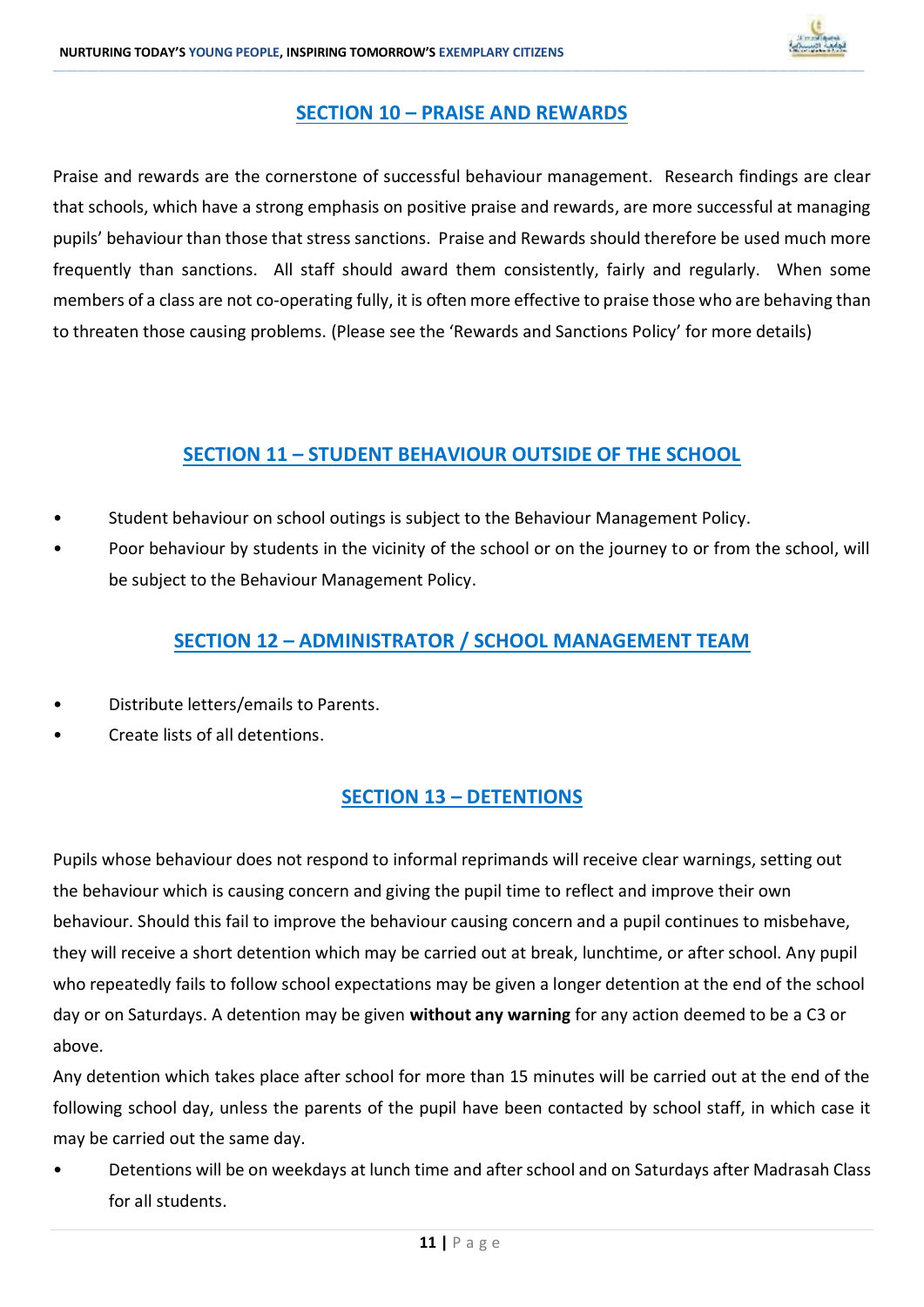

• 24 hours' notice be given to non-boarding students in writing.

Please see detention letter **(See Appendix 2)**

### **SECTION 14 – BEHAVIOUR REPORTS**

**\_\_\_\_\_\_\_\_\_\_\_\_\_\_\_\_\_\_\_\_\_\_\_\_\_\_\_\_\_\_\_\_\_\_\_\_\_\_\_\_\_\_\_\_\_\_\_\_\_\_\_\_\_\_\_\_\_\_\_\_\_\_\_\_\_\_\_\_\_\_\_\_\_\_\_\_\_\_\_\_\_\_\_\_\_\_\_\_\_\_\_\_\_\_\_\_\_\_\_\_\_\_\_\_\_\_\_\_\_\_\_\_\_\_\_\_\_\_\_\_\_\_\_\_\_\_\_\_\_\_\_\_\_\_\_\_\_\_\_\_\_\_\_\_\_\_\_\_\_\_\_\_\_\_\_\_\_\_\_\_\_\_\_\_\_\_\_\_\_\_\_\_\_\_\_\_\_\_\_\_\_\_\_\_\_\_\_\_\_\_\_\_\_\_\_\_\_\_\_\_\_\_\_\_\_\_\_\_\_\_\_\_\_\_\_\_\_\_\_\_\_\_\_\_\_\_\_\_\_\_\_\_\_\_\_\_\_\_\_\_\_\_\_\_\_\_\_\_\_\_\_\_\_\_\_\_\_\_\_\_\_\_\_\_\_\_\_\_\_\_\_\_\_\_\_\_\_\_\_\_\_\_\_\_\_\_\_\_\_\_\_\_\_\_\_\_\_\_\_\_\_\_\_\_\_\_\_\_\_\_\_\_\_\_\_\_\_\_\_\_\_\_\_\_\_\_\_\_\_\_\_\_\_\_\_\_\_\_\_\_\_\_\_\_\_\_\_\_\_\_**

- Pupils are placed on report to monitor their behaviour in class, in boarding, attendance or punctuality.
- If students are persistently late, '**student monitor for lateness'** to be issued for a period of 10 days and all staff to record punctuality to classes for the whole week and sign the report card at the end of the lesson.
- If students are poorly behaved, '**student monitor for behaviour'** to be issued for a period of 10 days and all staff to record behaviour to classes for the whole week and sign the report card at the end of the lesson.
- If students are missing too many days, '**student monitor for attendance'** to be issued for a period of 10 days and all staff to record punctuality to classes for the whole week and sign the report card at the end of the lesson.

Relevant sanctions at the end of the week will be taken. Students must get their report signed at the end of each lesson and must report to School Management Team.

### NOTE:

Work must be provided for detention classes by the teacher issuing the detention.

### **SECTION 15 - STRATEGIES**

- To use a diagnostic approach when analysing pupils Incident Report Form.
- To monitor the use of Classroom Behaviour Reports and display on noticeboards.
- To refer pupils as appropriate to either Pastoral Support or Outside Agencies.
- To identify pupils at risk of failing (AROF) and to set up Pastoral Support Plans.
- To review pupils progress and keep parents and teachers informed.

### **SECTION 16 – PARENTS INVOLVEMENT**

- Parents are contacted by phone or email if the child has been outstanding in school.
- Parents are informed by phone if staff are concerned about their son's behaviour.
- Parents are requested to attend a meeting with the School Management Team if behaviour has not improved.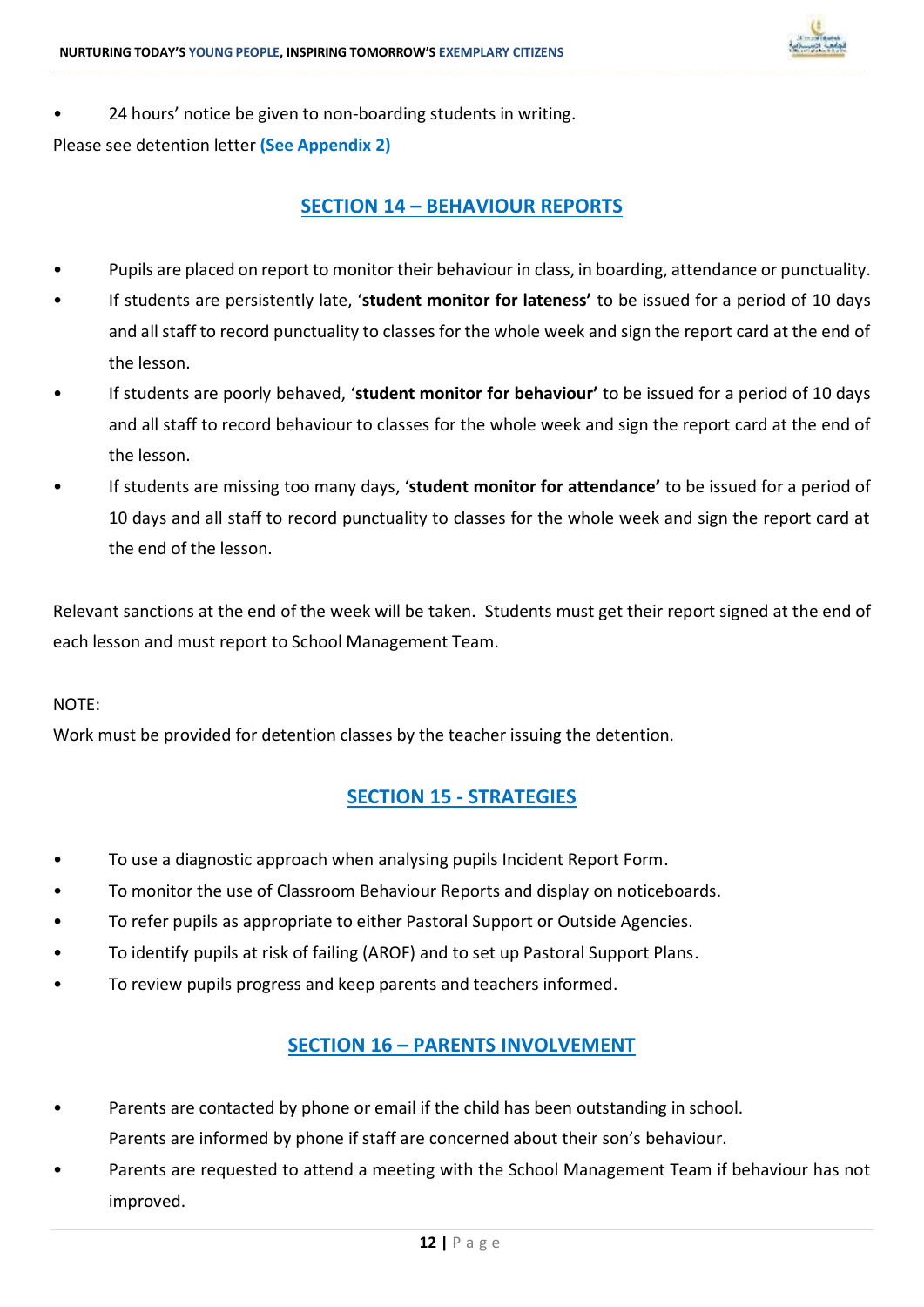

• Parents are informed if their son is going to be on an after school detention or a serious warning.

**\_\_\_\_\_\_\_\_\_\_\_\_\_\_\_\_\_\_\_\_\_\_\_\_\_\_\_\_\_\_\_\_\_\_\_\_\_\_\_\_\_\_\_\_\_\_\_\_\_\_\_\_\_\_\_\_\_\_\_\_\_\_\_\_\_\_\_\_\_\_\_\_\_\_\_\_\_\_\_\_\_\_\_\_\_\_\_\_\_\_\_\_\_\_\_\_\_\_\_\_\_\_\_\_\_\_\_\_\_\_\_\_\_\_\_\_\_\_\_\_\_\_\_\_\_\_\_\_\_\_\_\_\_\_\_\_\_\_\_\_\_\_\_\_\_\_\_\_\_\_\_\_\_\_\_\_\_\_\_\_\_\_\_\_\_\_\_\_\_\_\_\_\_\_\_\_\_\_\_\_\_\_\_\_\_\_\_\_\_\_\_\_\_\_\_\_\_\_\_\_\_\_\_\_\_\_\_\_\_\_\_\_\_\_\_\_\_\_\_\_\_\_\_\_\_\_\_\_\_\_\_\_\_\_\_\_\_\_\_\_\_\_\_\_\_\_\_\_\_\_\_\_\_\_\_\_\_\_\_\_\_\_\_\_\_\_\_\_\_\_\_\_\_\_\_\_\_\_\_\_\_\_\_\_\_\_\_\_\_\_\_\_\_\_\_\_\_\_\_\_\_\_\_\_\_\_\_\_\_\_\_\_\_\_\_\_\_\_\_\_\_\_\_\_\_\_\_\_\_\_\_\_\_\_\_\_\_\_\_\_\_\_\_\_\_\_\_\_\_\_**

Parents are called to see the Principal for an exclusion.

### **SECTION 17 – INTERNAL EXCLUSION**

Internal exclusion/reflection/isolation from the school community is the preferred alternative to any period of fixed term exclusion. Agreement for any referral to internal isolation can only be sanctioned by a Senior Leader. They will consider the recommendation following a full investigation or when substantial evidence has been submitted to justify this course of action.

Internal exclusion may be used for the following reasons:

- to sanction a pupil who has been removed from a classroom for persistent or serious disruption or defiance;
- during an investigation into a serious behaviour incident and whilst awaiting senior leadership intervention and/or a decision on next steps;
- as a result of a referral from a subject head, where behaviour in the subject has seriously disrupted the learning of others;
- for a period of reflection following an investigation into a serious incident or persistent breach of the detention and/or reporting systems.

Should a pupil be booked into isolation for one or more days:

- they will be isolated from their peers at both break and lunchtime;
- whilst in isolation the pupil will, wherever possible, follow their normal timetabled curriculum.

Should the pupil fail to comply with expectations in the isolation area, they may have additional time added to the sanction or in extreme cases, they may receive a fixed term exclusion. Parents/carers will be expected to attend school for a meeting with the SLT lead for the year group to sign a reintegration contract before the pupil is allowed back to mainstream lessons. (For more information, please see the 'Internal Exclusion' Policy)

### **SECTION 18 – FIXED TERM / REFLECTION TIME OR PERMANENT EXCLUSION**

All exclusions will be made in line with Government Guidance and the School will have due regard for the implications of the following when making these decisions:

- DfE Exclusion from maintained schools, academies and pupil referral units;
- DfE Behaviour and Discipline in Schools;
- The Disability and Discrimination Act;
- Equality Act 2010;

`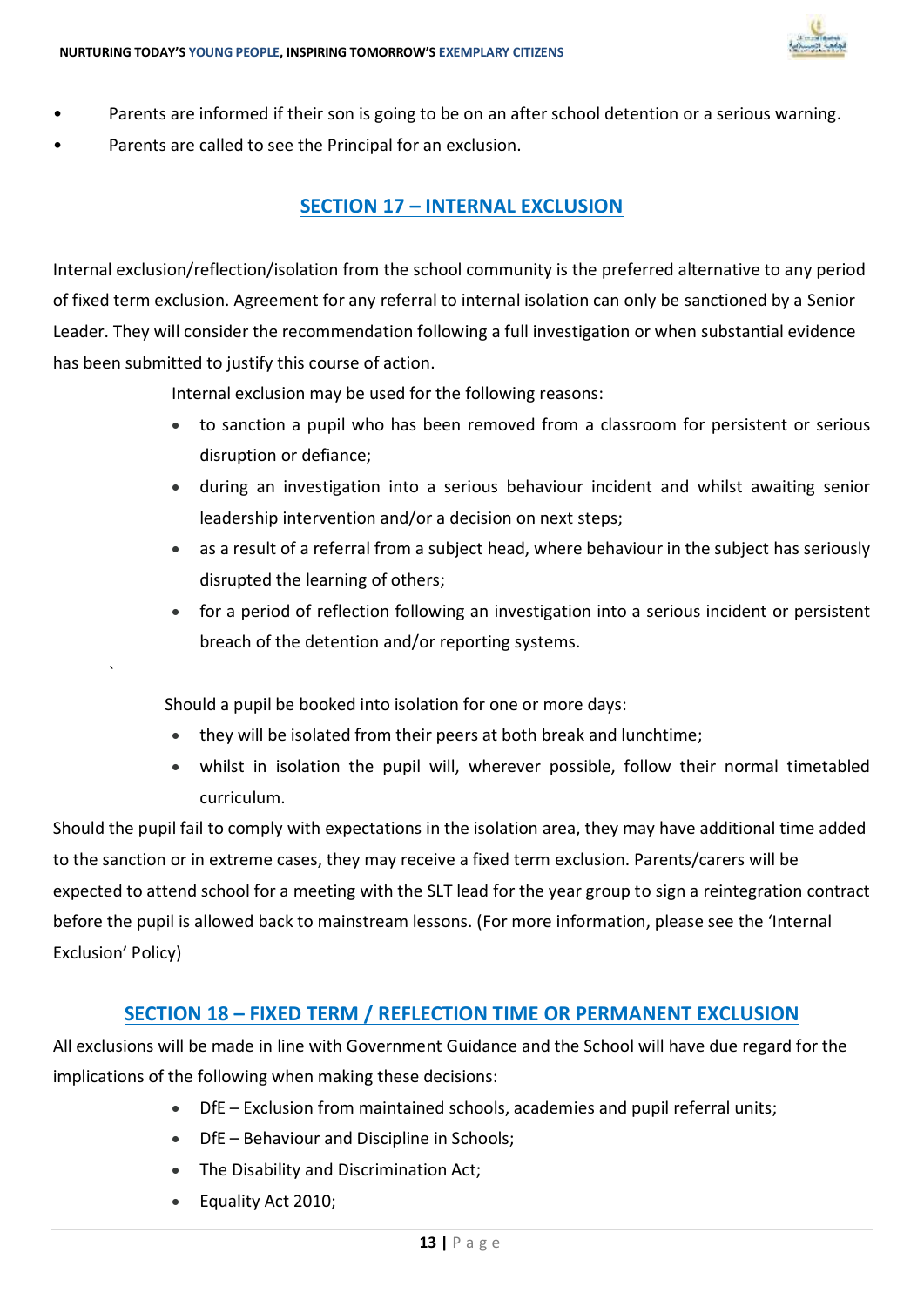

- Keeping Children Safe in Education;
- Code of Practice for Special Educational Needs;
- The Children's Act (with particular reference to children in the Care of the Local Authority).

The decision to exclude will be:

- Lawful;
- Rational;
- Reasonable;
- Fair; and
- Proportionate

The Principal will exclude from school only on disciplinary grounds. In their absence, School Management Team with his authority can exclude a student from school

**\_\_\_\_\_\_\_\_\_\_\_\_\_\_\_\_\_\_\_\_\_\_\_\_\_\_\_\_\_\_\_\_\_\_\_\_\_\_\_\_\_\_\_\_\_\_\_\_\_\_\_\_\_\_\_\_\_\_\_\_\_\_\_\_\_\_\_\_\_\_\_\_\_\_\_\_\_\_\_\_\_\_\_\_\_\_\_\_\_\_\_\_\_\_\_\_\_\_\_\_\_\_\_\_\_\_\_\_\_\_\_\_\_\_\_\_\_\_\_\_\_\_\_\_\_\_\_\_\_\_\_\_\_\_\_\_\_\_\_\_\_\_\_\_\_\_\_\_\_\_\_\_\_\_\_\_\_\_\_\_\_\_\_\_\_\_\_\_\_\_\_\_\_\_\_\_\_\_\_\_\_\_\_\_\_\_\_\_\_\_\_\_\_\_\_\_\_\_\_\_\_\_\_\_\_\_\_\_\_\_\_\_\_\_\_\_\_\_\_\_\_\_\_\_\_\_\_\_\_\_\_\_\_\_\_\_\_\_\_\_\_\_\_\_\_\_\_\_\_\_\_\_\_\_\_\_\_\_\_\_\_\_\_\_\_\_\_\_\_\_\_\_\_\_\_\_\_\_\_\_\_\_\_\_\_\_\_\_\_\_\_\_\_\_\_\_\_\_\_\_\_\_\_\_\_\_\_\_\_\_\_\_\_\_\_\_\_\_\_\_\_\_\_\_\_\_\_\_\_\_\_\_\_\_\_\_\_\_\_\_\_\_\_\_\_\_\_\_\_\_**

It is unlawful to exclude on non-disciplinary grounds such as:

- Academic attainment/ability;
- Actions of a parent;

• Failure of a pupil/parent/carer to meet specific conditions, such as, non-attendance at a reintegration meeting following an exclusion.

A full and detailed investigation will be undertaken prior to a decision to exclude (please see the School Disciplinary Investigation Policy for Use with Pupils). A record of all written statements, including physical evidence, where appropriate will be retained for disclosure in the event that it is required. In deciding whether to exclude, the Principal will consider contributing factors resulting in poor behaviour. For example, bereavement, mental health issues, special educational needs or bullying. In accordance with the DfE Guidance, where a pupil is at risk of exclusion, the School will explore early intervention to address the underlying causes of pupil behaviour. This will include:

- An assessment of whether appropriate support is in place to support any special educational needs or disability that a pupil may have;
- The use of a multi-agency assessment for pupils who demonstrate persistent disruptive behaviour.

When considering Fixed Term / Reflection Time or Permanent Exclusion, account will be taken of the personal circumstances of the student. **Exclusion will be used:**

Where the initial incident is considered so serious that no other sanction is deemed suitable. e.g. assault, bullying, carrying anything that could be conceived to be a weapon or drug related incident.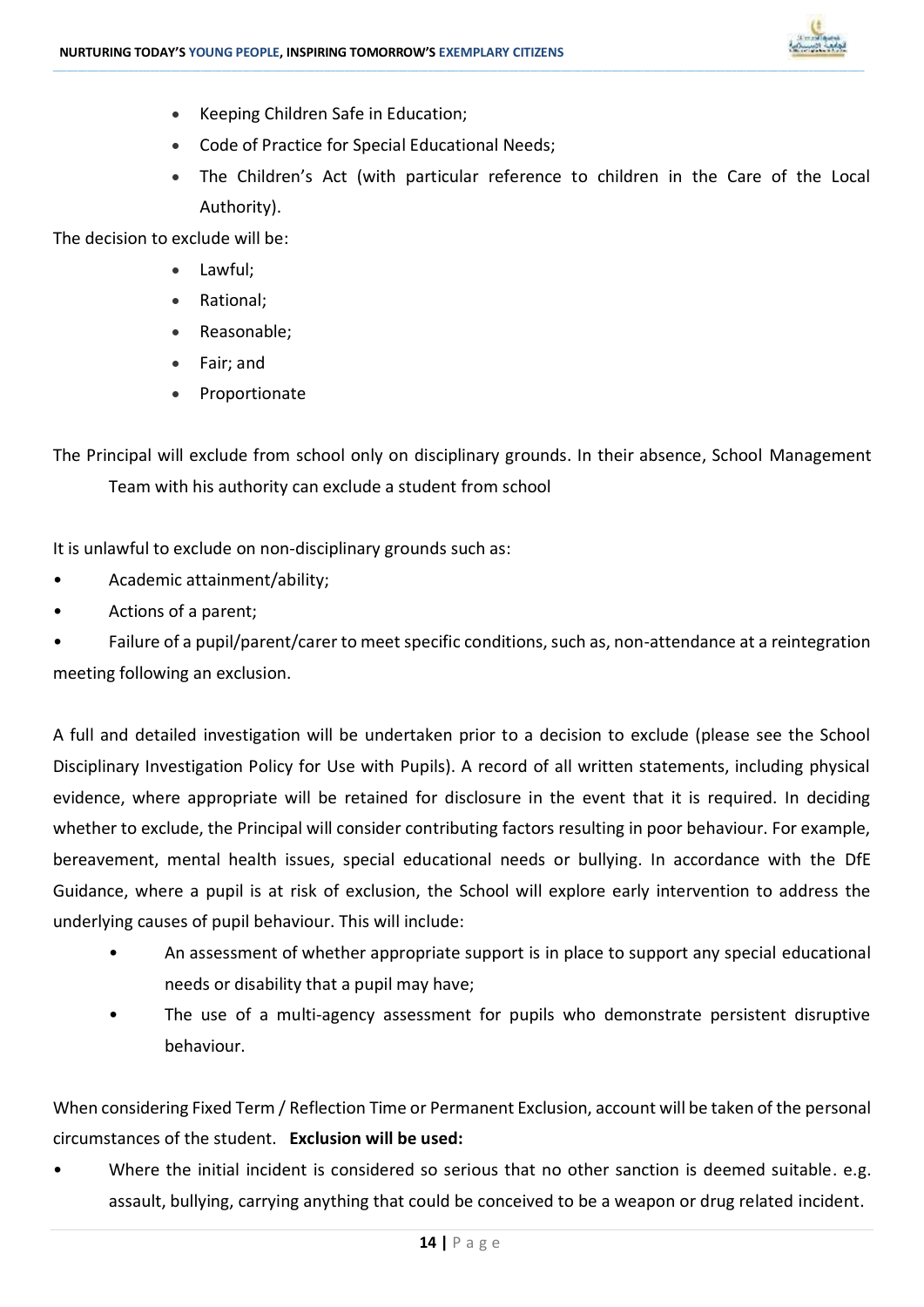

• Where all other sanctions have been tried and it is felt there is no other alternative route.

Prior to a decision to exclude a pupil, the Principal will seek advice and guidance from the Trust's Admissions and Exclusions Team. In addition, the decision to permanently exclude requires approval from the Chief Executive of the Trust. In all cases of suspension or permanent exclusion the parents are invited in to the school to discuss the incident and to work with the school in ensuring that any sanction is fully understood by the pupil and where appropriate what additional supports or guidance are needed. All suspensions or permanent exclusions are followed up by a letter from the Head outlining the nature of the offence and detailing the suspension.

**\_\_\_\_\_\_\_\_\_\_\_\_\_\_\_\_\_\_\_\_\_\_\_\_\_\_\_\_\_\_\_\_\_\_\_\_\_\_\_\_\_\_\_\_\_\_\_\_\_\_\_\_\_\_\_\_\_\_\_\_\_\_\_\_\_\_\_\_\_\_\_\_\_\_\_\_\_\_\_\_\_\_\_\_\_\_\_\_\_\_\_\_\_\_\_\_\_\_\_\_\_\_\_\_\_\_\_\_\_\_\_\_\_\_\_\_\_\_\_\_\_\_\_\_\_\_\_\_\_\_\_\_\_\_\_\_\_\_\_\_\_\_\_\_\_\_\_\_\_\_\_\_\_\_\_\_\_\_\_\_\_\_\_\_\_\_\_\_\_\_\_\_\_\_\_\_\_\_\_\_\_\_\_\_\_\_\_\_\_\_\_\_\_\_\_\_\_\_\_\_\_\_\_\_\_\_\_\_\_\_\_\_\_\_\_\_\_\_\_\_\_\_\_\_\_\_\_\_\_\_\_\_\_\_\_\_\_\_\_\_\_\_\_\_\_\_\_\_\_\_\_\_\_\_\_\_\_\_\_\_\_\_\_\_\_\_\_\_\_\_\_\_\_\_\_\_\_\_\_\_\_\_\_\_\_\_\_\_\_\_\_\_\_\_\_\_\_\_\_\_\_\_\_\_\_\_\_\_\_\_\_\_\_\_\_\_\_\_\_\_\_\_\_\_\_\_\_\_\_\_\_\_\_\_\_\_\_\_\_\_\_\_\_\_\_\_\_\_\_\_**

### **SECTION 19 – DECIDING WHETHER TO EXCLUDE A STUDENT**

- Only the Head teacher or, in his absence the School Management Team with his authority can exclude a student from school
- The decision to exclude a student is a matter of judgement for the Head Teacher who will take into account the impact of the misconduct on the life of the school. This may include behaviour on or off the school premises which opposes the standards of behaviour expected by the school.

### **SECTION 20 – BEFORE MAKING A DECISION TO EXCLUDE**

### **Before making a decision to exclude. The Head teacher will:**

- Consider all the relevant facts and evidence available to support the allegations make, taking into account the school's behaviour and equal opportunities policies.
- Allow the student to give his version of events.
- Check whether the incident may have been provoked.

### **SECTION 21 – REINTERGRATION**

- The Head teacher/School Management Team will meet with the student and his parent(s) when returning from a Fixed Term Exclusion / Reflection Time.
- An agreement will be made between the school and the pupil.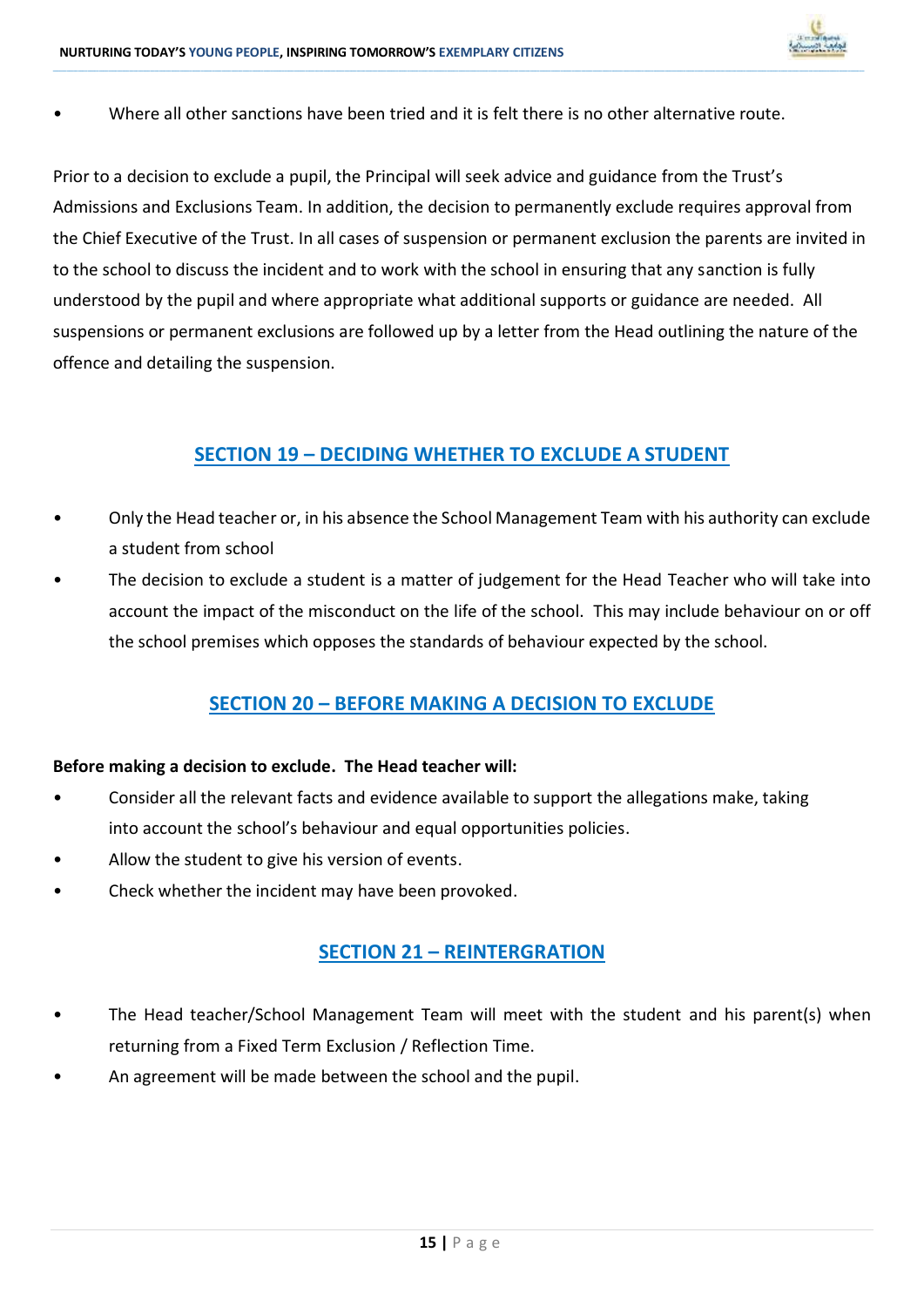

### **SECTION 22 – MANAGED MOVE**

**\_\_\_\_\_\_\_\_\_\_\_\_\_\_\_\_\_\_\_\_\_\_\_\_\_\_\_\_\_\_\_\_\_\_\_\_\_\_\_\_\_\_\_\_\_\_\_\_\_\_\_\_\_\_\_\_\_\_\_\_\_\_\_\_\_\_\_\_\_\_\_\_\_\_\_\_\_\_\_\_\_\_\_\_\_\_\_\_\_\_\_\_\_\_\_\_\_\_\_\_\_\_\_\_\_\_\_\_\_\_\_\_\_\_\_\_\_\_\_\_\_\_\_\_\_\_\_\_\_\_\_\_\_\_\_\_\_\_\_\_\_\_\_\_\_\_\_\_\_\_\_\_\_\_\_\_\_\_\_\_\_\_\_\_\_\_\_\_\_\_\_\_\_\_\_\_\_\_\_\_\_\_\_\_\_\_\_\_\_\_\_\_\_\_\_\_\_\_\_\_\_\_\_\_\_\_\_\_\_\_\_\_\_\_\_\_\_\_\_\_\_\_\_\_\_\_\_\_\_\_\_\_\_\_\_\_\_\_\_\_\_\_\_\_\_\_\_\_\_\_\_\_\_\_\_\_\_\_\_\_\_\_\_\_\_\_\_\_\_\_\_\_\_\_\_\_\_\_\_\_\_\_\_\_\_\_\_\_\_\_\_\_\_\_\_\_\_\_\_\_\_\_\_\_\_\_\_\_\_\_\_\_\_\_\_\_\_\_\_\_\_\_\_\_\_\_\_\_\_\_\_\_\_\_\_\_\_\_\_\_\_\_\_\_\_\_\_\_\_\_**

A managed move will be considered for a pupil at risk of exclusion, where appropriate. Managed move involves the transfer of a pupil who may be at risk of an exclusion to another school. This is voluntary and can only be triggered if there is agreement from both schools and the parent /carer. This is usually arranged via the fair access protocol.

### **SECTION 23 – PERMANENT EXCLUSION**

Permanent exclusion is a sanction of last resort and will be used sparingly. A pupil is liable to expulsion if it is proved beyond reasonable doubt, that the pupil has committed a very grave breach of discipline, or a serious criminal offence, or a wilful act calculated to cause serious damage to the School, its community or any of its members. Expulsion is reserved for the most serious breaches. Formal expulsion implies that the pupil's name will be expunged from the roll of the School and reference to the facts and circumstances will be made in response to every request for a reference. If a decision is taken to exclude a pupil permanently, in the letter to parents the appeals process is mentioned and a copy of the school's Complaints and Grievance Procedures enclosed.

Prior to a decision to permanently exclude a pupil, the Principal will seek advice and guidance from the Trust's Admissions and Exclusions Team. **The decision to permanently exclude requires approval from the Chief Executive of the Trust**.

A decision to permanently exclude should **only** be taken:

'In response to a serious breach or persistent breaches of the school's behaviour policy, and where allowing the pupil to remain in school would seriously harm the education or welfare of the pupil or others in school'.

In accordance with the school's policies on these issues pupils might expect to be suspended or permanently excluded for incidents relating to alcohol, drugs, vandalism, theft, bullying, acts of aggression, the endangerment of other pupils or staff or a persistent unwillingness to accept the expectations of the school. This list is not exhaustive and the school treats every individual and every incident on its own merits bringing to bear the widest possible context and an understanding of the pastoral and disciplinary needs of the school and the best interests of the pupil.

Parents may be required to remove a pupil permanently from the School if, after consultation with the parents and, if appropriate, the pupil, the Head teacher is of the opinion that, by reason of the pupil's conduct, behaviour or progress, the pupil is unwilling or unable to benefit sufficiently from the educational opportunities and / or the community life offered by the School; or if the parents have treated the School or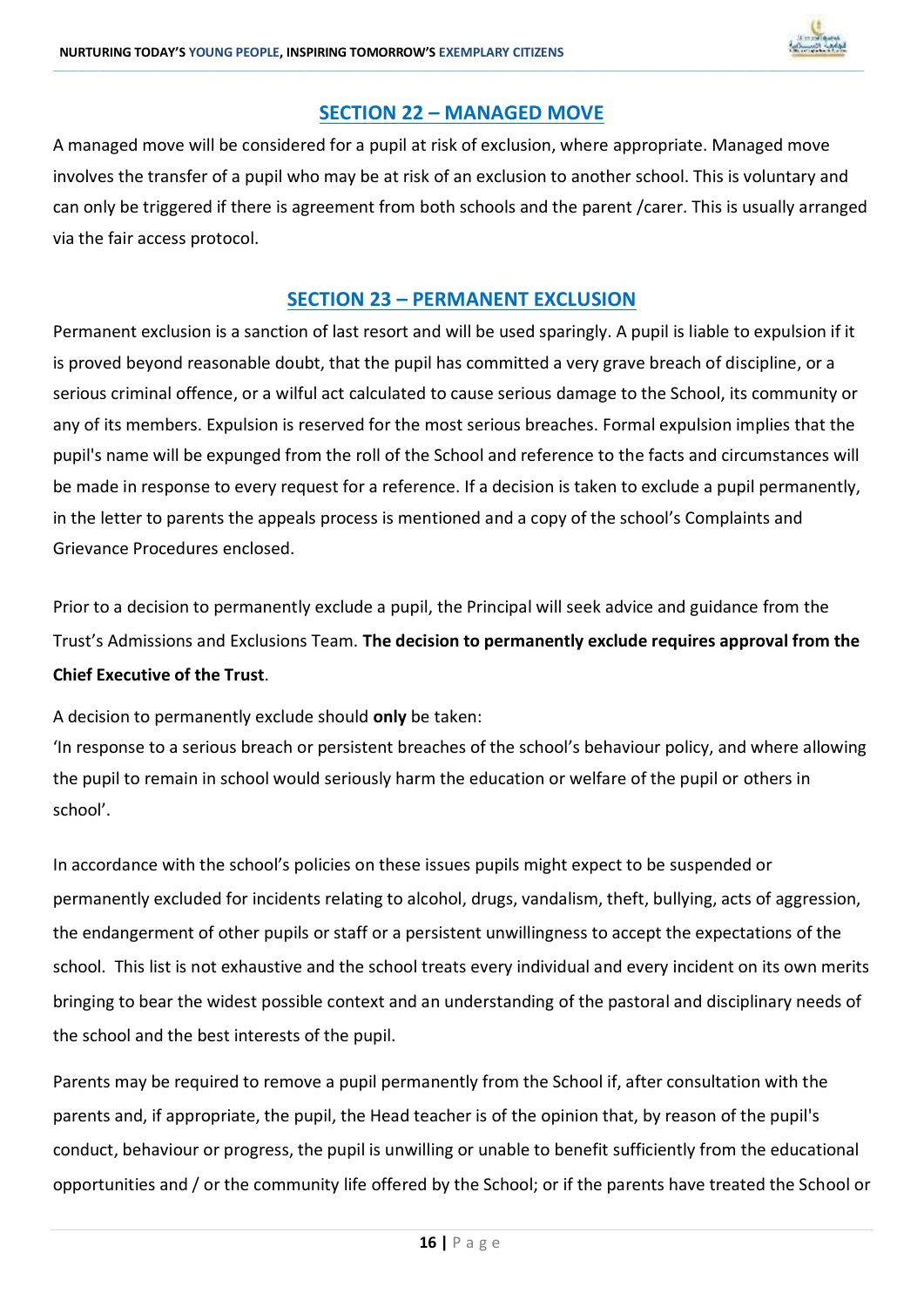

members of its staff or any member of the School community unreasonably. In addition, for a serious breach of school discipline falling short of one for which expulsion is necessary, but such that the pupil cannot expect to remain a member of the School Community, the pupil may be required to leave permanently.

**\_\_\_\_\_\_\_\_\_\_\_\_\_\_\_\_\_\_\_\_\_\_\_\_\_\_\_\_\_\_\_\_\_\_\_\_\_\_\_\_\_\_\_\_\_\_\_\_\_\_\_\_\_\_\_\_\_\_\_\_\_\_\_\_\_\_\_\_\_\_\_\_\_\_\_\_\_\_\_\_\_\_\_\_\_\_\_\_\_\_\_\_\_\_\_\_\_\_\_\_\_\_\_\_\_\_\_\_\_\_\_\_\_\_\_\_\_\_\_\_\_\_\_\_\_\_\_\_\_\_\_\_\_\_\_\_\_\_\_\_\_\_\_\_\_\_\_\_\_\_\_\_\_\_\_\_\_\_\_\_\_\_\_\_\_\_\_\_\_\_\_\_\_\_\_\_\_\_\_\_\_\_\_\_\_\_\_\_\_\_\_\_\_\_\_\_\_\_\_\_\_\_\_\_\_\_\_\_\_\_\_\_\_\_\_\_\_\_\_\_\_\_\_\_\_\_\_\_\_\_\_\_\_\_\_\_\_\_\_\_\_\_\_\_\_\_\_\_\_\_\_\_\_\_\_\_\_\_\_\_\_\_\_\_\_\_\_\_\_\_\_\_\_\_\_\_\_\_\_\_\_\_\_\_\_\_\_\_\_\_\_\_\_\_\_\_\_\_\_\_\_\_\_\_\_\_\_\_\_\_\_\_\_\_\_\_\_\_\_\_\_\_\_\_\_\_\_\_\_\_\_\_\_\_\_\_\_\_\_\_\_\_\_\_\_\_\_\_\_\_**

### **SECTION 24 – PROCEDURES FOR EXCLUDING A PUPIL - INFORMING PARENTS**

The School will notify parents/carers immediately by telephone or face to face, if possible, of the decision to exclude. The decision will be communicated in writing without delay. The exclusion letter will note the following:

- If exclusion is fixed or permanent;
- If fixed period, duration of the exclusion;
- Reasons for the exclusion;
- Right to make representation to the Governing Body and how the pupil may be involved with this;
- Contact details for making representations to the Governing Body and where there is a legal requirement for the Governing Body to meet, that parents have a right to attend the meeting, to be represented at the meeting and to bring a friend;
- Arrangements made by the school for the pupil's education for 1st 5 days of the exclusion including setting and marking of work with parents having responsibility for ensuring work sent home is completed by pupil and returned to school.
- Where alternative provision is arranged, then information about this provision will be included in this letter or in a follow up correspondence but no later than 48 hours before the start of the provision;
- Dates the excluded pupil must not be present in a public place during school hours; and
- Sources for free and impartial advice.

### **SECTION 25 – ADDITIONAL SUPPORT**

The School is mindful that how a child behaves can be a sign of underlying abuse. Staff are trained to look out for changes in behaviour which could include: a child who is withdrawn and unable to make friends; a child who is unable to concentrate in class; a child who may become disruptive and/or aggressive in class. In such cases any emotional/behavioural difficulties will be determined. Pupils will be given the opportunity to express their thoughts and feelings with a chosen adult. We may take the decision to refer to an outside agency for additional emotional support where this is needed. Any action will be taken in line with the Safeguarding (Child Protection) Policy.

### **Personalised approach to pupils with additional needs and/or SEND**

AJI recognises that at certain stages in a child or young person's school life they may struggle to access, or manage within, the typical provision offered by the school as a result of: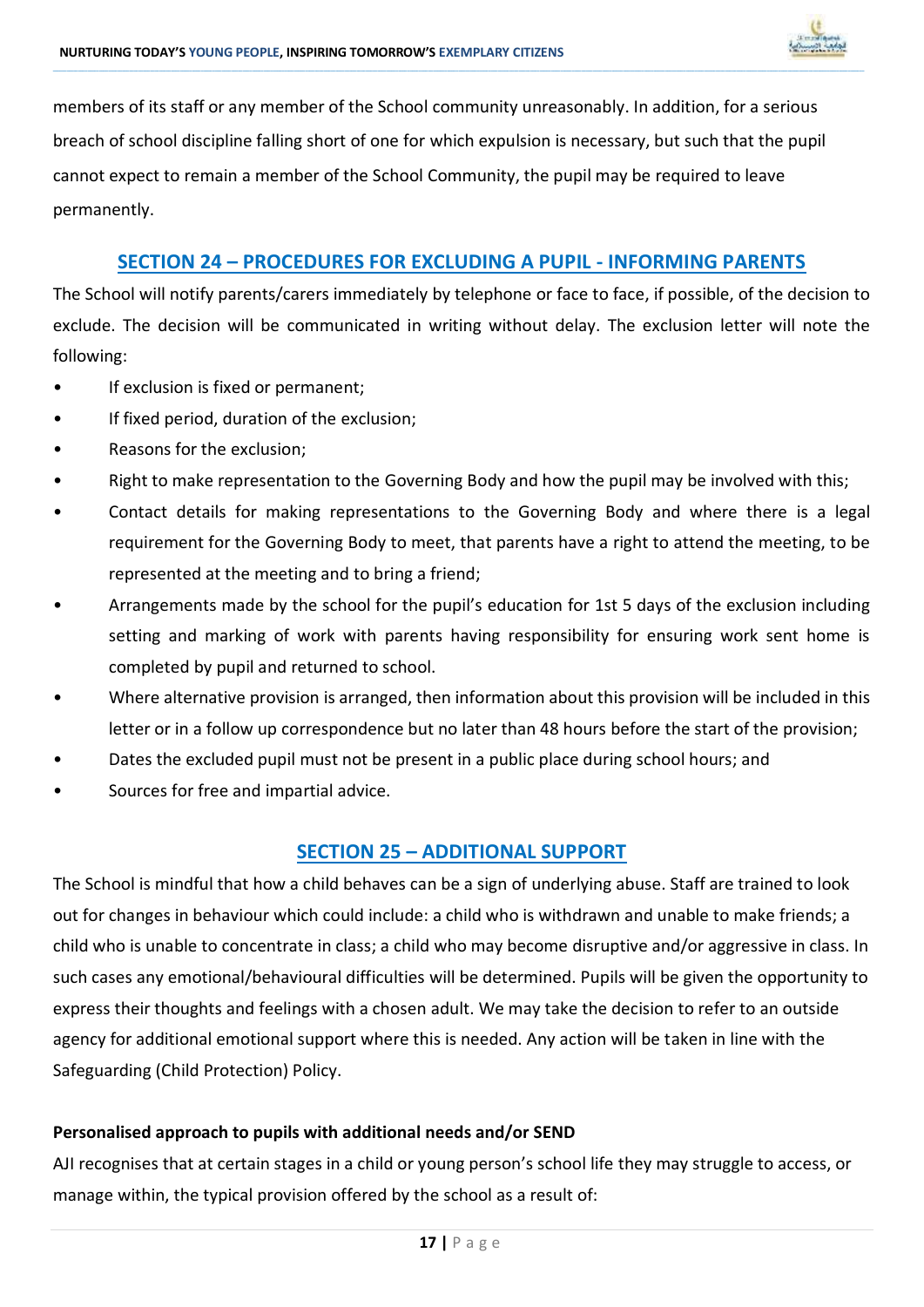

- Social, Emotional, and Mental Health Needs (**SEMH**) and/or;
- Adverse Childhood Experiences (**ACE**).
- Special Educational Needs (**SEN**) and Disabilities (**SEND**)

Social, emotional and mental health (SEMH) needs are a type of special educational need in which children or young people have severe difficulties in managing their emotions and behaviour. They often show inappropriate responses and feelings to situations.

**\_\_\_\_\_\_\_\_\_\_\_\_\_\_\_\_\_\_\_\_\_\_\_\_\_\_\_\_\_\_\_\_\_\_\_\_\_\_\_\_\_\_\_\_\_\_\_\_\_\_\_\_\_\_\_\_\_\_\_\_\_\_\_\_\_\_\_\_\_\_\_\_\_\_\_\_\_\_\_\_\_\_\_\_\_\_\_\_\_\_\_\_\_\_\_\_\_\_\_\_\_\_\_\_\_\_\_\_\_\_\_\_\_\_\_\_\_\_\_\_\_\_\_\_\_\_\_\_\_\_\_\_\_\_\_\_\_\_\_\_\_\_\_\_\_\_\_\_\_\_\_\_\_\_\_\_\_\_\_\_\_\_\_\_\_\_\_\_\_\_\_\_\_\_\_\_\_\_\_\_\_\_\_\_\_\_\_\_\_\_\_\_\_\_\_\_\_\_\_\_\_\_\_\_\_\_\_\_\_\_\_\_\_\_\_\_\_\_\_\_\_\_\_\_\_\_\_\_\_\_\_\_\_\_\_\_\_\_\_\_\_\_\_\_\_\_\_\_\_\_\_\_\_\_\_\_\_\_\_\_\_\_\_\_\_\_\_\_\_\_\_\_\_\_\_\_\_\_\_\_\_\_\_\_\_\_\_\_\_\_\_\_\_\_\_\_\_\_\_\_\_\_\_\_\_\_\_\_\_\_\_\_\_\_\_\_\_\_\_\_\_\_\_\_\_\_\_\_\_\_\_\_\_\_\_\_\_\_\_\_\_\_\_\_\_\_\_\_\_\_**

Adverse childhood experiences (ACE) can be defined as events which occur in a child's life which can be traumatic and leave lasting effects on development and learning e.g. delayed development leading to difficulties following instructions.

Teachers within the school will be aware of the content of a Personal Support Plan (PSP) for any pupil whose special needs might be manifested in challenging behaviour and as such will be mindful of this when considering the use of behaviour sanctions. Pupils who have been identified as having additional needs including SEMH and/or ACE characteristics will still be subject to the same procedures laid out within this policy.

### **SECTION 26 – HEALTH AND SAFETY**

**Rules** – It is important to recognise that the boys are ultimately responsible for their own safety and must treat any situation in school with respect. At any time, hazards may exist and it is each boy's duty to have this in mind during the school day. There are particular areas where hazards are more clearly evident than others. Places such as PE areas, ICT and Science are good examples. Throughout the school, Health and Safety warnings and notices are posted. Boys also have the issues explained to them at various times in the year. It is important that all this information is absorbed and adhered to in the interest of the safety of the community. Please remember not to block corridors or fire exits with your bags.

### **SECTION 27 – EQUALITY AND SAFEGUARDING ISSUES**

Equality: The School will make reasonable adjustments for managing behaviour which is related to a pupil's special educational need or disability. Where expulsion needs to be considered, the School will ensure that a pupil with a disability or special educational needs is able to present their case fully where their disability or special educational needs might hinder this. Any other protected characteristics affecting the pupil will also be considered.

**Child protection**: Where behavioural issues give cause to suggest that a child is suffering or is likely to suffer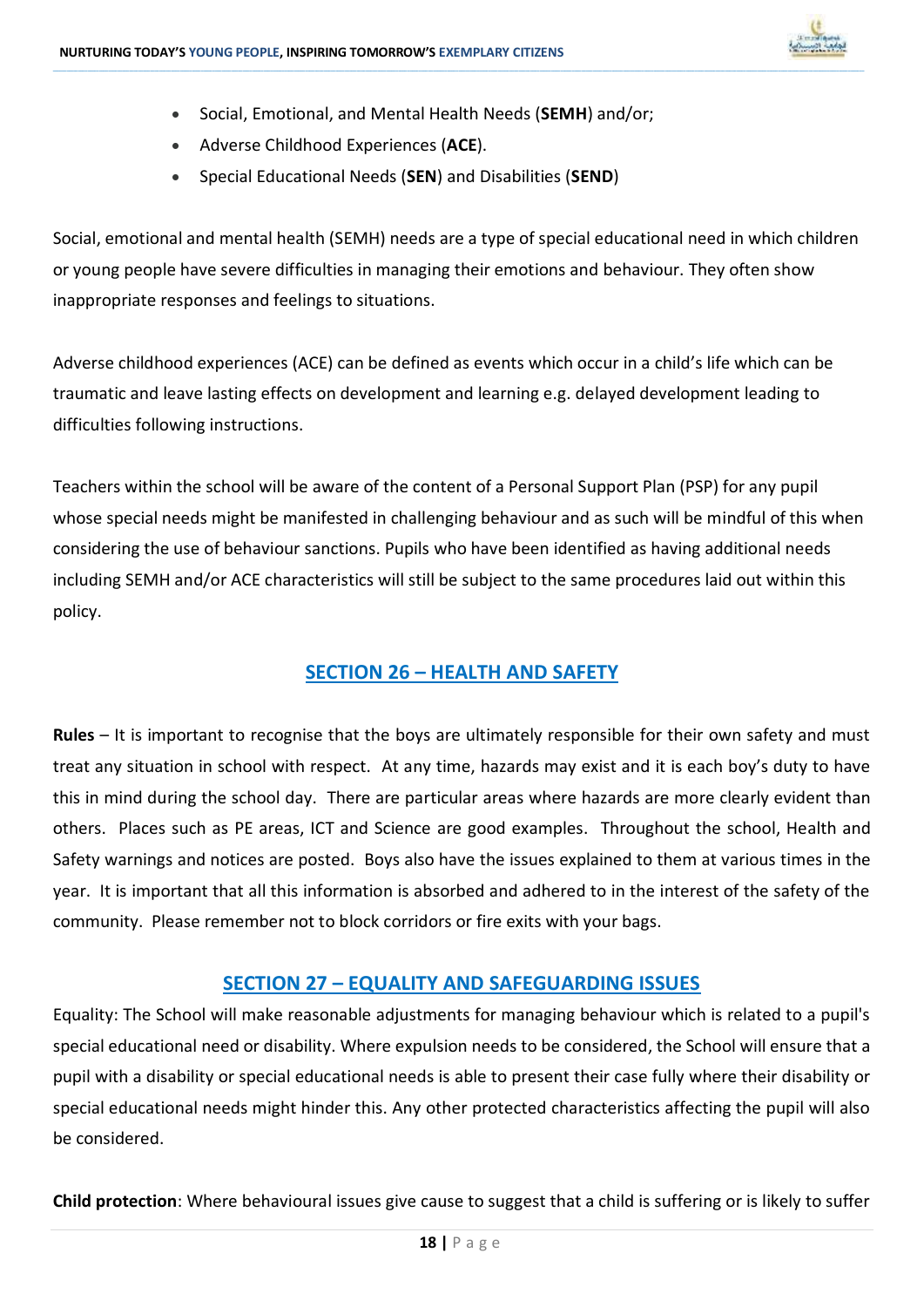

significant harm, the School's Safeguarding & Child Protection procedures will be followed.

Malicious allegations against staff: Where a pupil makes an accusation against a member of staff and the accusation is shown to have been deliberately invented or malicious, the Head teacher, in consultation with the management team will consider whether to take disciplinary action in accordance with this policy. Where a parent has made a deliberately invented or malicious allegation, the Head teacher, in consultation with the SLT, will consider whether to require that parent to withdraw their child or children from the school on the basis that they have treated the school or a member of staff unreasonably and compromised the requirement for mutual trust and confidence. In accordance with the DfE's guidance Keeping children safe in education, the School will consider a malicious allegation to be one where there is sufficient evidence to disprove the allegation and there has been a deliberate act to deceive.

**\_\_\_\_\_\_\_\_\_\_\_\_\_\_\_\_\_\_\_\_\_\_\_\_\_\_\_\_\_\_\_\_\_\_\_\_\_\_\_\_\_\_\_\_\_\_\_\_\_\_\_\_\_\_\_\_\_\_\_\_\_\_\_\_\_\_\_\_\_\_\_\_\_\_\_\_\_\_\_\_\_\_\_\_\_\_\_\_\_\_\_\_\_\_\_\_\_\_\_\_\_\_\_\_\_\_\_\_\_\_\_\_\_\_\_\_\_\_\_\_\_\_\_\_\_\_\_\_\_\_\_\_\_\_\_\_\_\_\_\_\_\_\_\_\_\_\_\_\_\_\_\_\_\_\_\_\_\_\_\_\_\_\_\_\_\_\_\_\_\_\_\_\_\_\_\_\_\_\_\_\_\_\_\_\_\_\_\_\_\_\_\_\_\_\_\_\_\_\_\_\_\_\_\_\_\_\_\_\_\_\_\_\_\_\_\_\_\_\_\_\_\_\_\_\_\_\_\_\_\_\_\_\_\_\_\_\_\_\_\_\_\_\_\_\_\_\_\_\_\_\_\_\_\_\_\_\_\_\_\_\_\_\_\_\_\_\_\_\_\_\_\_\_\_\_\_\_\_\_\_\_\_\_\_\_\_\_\_\_\_\_\_\_\_\_\_\_\_\_\_\_\_\_\_\_\_\_\_\_\_\_\_\_\_\_\_\_\_\_\_\_\_\_\_\_\_\_\_\_\_\_\_\_\_\_\_\_\_\_\_\_\_\_\_\_\_\_\_\_\_**

### **SECTION 28 – USE OF REASONABLE FORCE**

The DfE's guidance Keeping Children Safe in Education (September 2021) and Use of Reasonable Force (July 2013) allows teachers, and other persons who are authorised by the Principal to have control or charge of pupils, **to use such force as is reasonable** in all the circumstances to prevent a pupil from doing, or continuing to do, any of the following:

- Committing a criminal offence (including behaving in a way that would be an offence if the pupil were not under the age of criminal responsibility)
- Injuring themselves or others
- Causing damage to property (including the pupil's own property)
- Engaging in any behaviour prejudicial to maintaining good order and discipline at the school or among any of its pupils, whether that behaviour occurs in a classroom during a teaching session or elsewhere

### 'Application of Force'

Physical intervention can take several forms. It might involve staff:

- physically interposing between pupils
- blocking a pupil's path
- holding
- leading a pupil by the hand or arm
- shepherding a pupil away by placing a hand in the centre of the back
- (in extreme circumstances) using more restrictive holds but **'using no more force than needed'.**

### **(KCSIE 2021. Point 103)**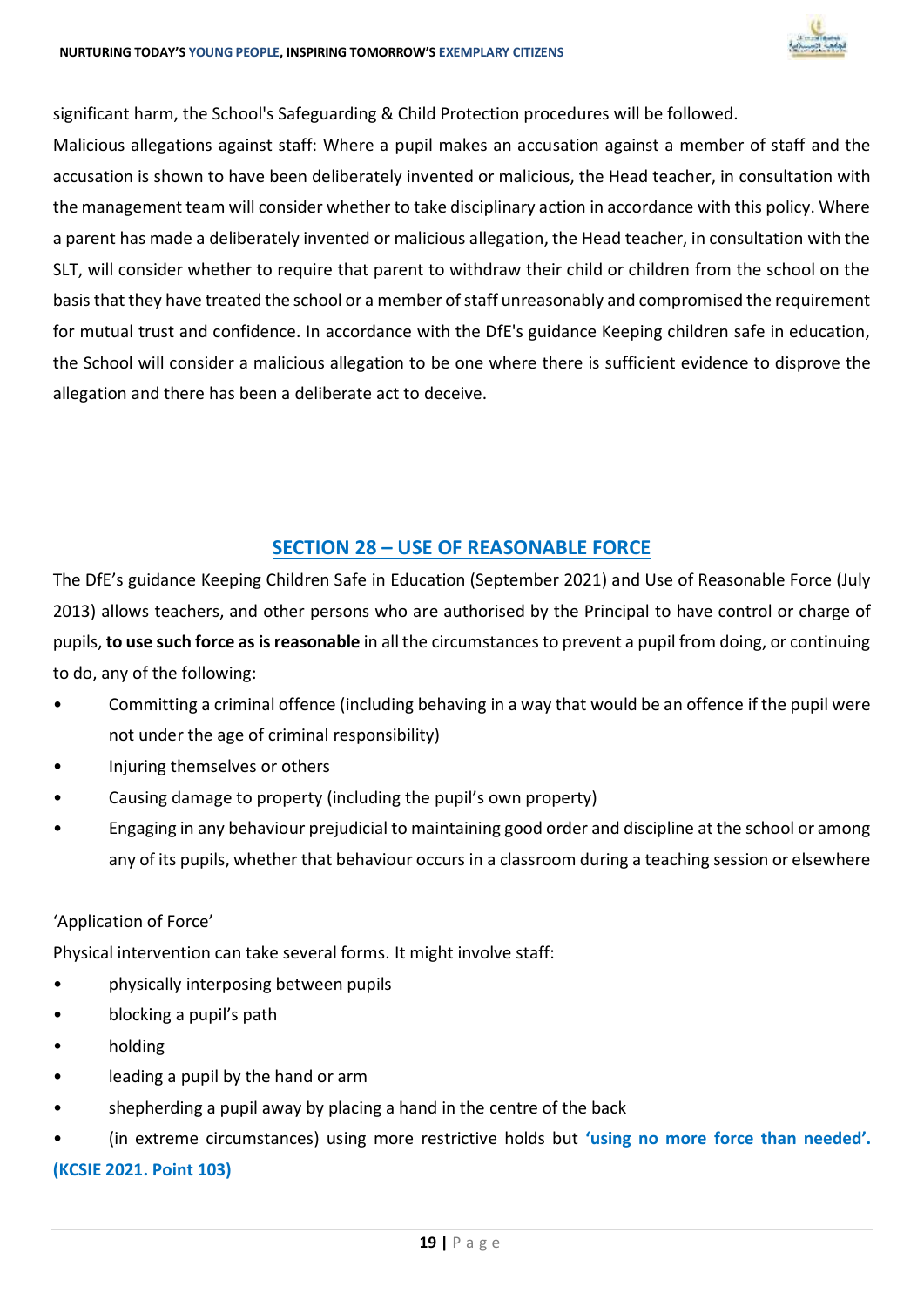

In these circumstances, force will be used for two main purposes: to control pupils or to restrain them. Reasonable force may be used, for example, to restrain a pupil at risk of harming themselves or another individual or to prevent a pupil leaving a classroom where allowing him to do so would risk his safety or the safety of others. In addition, reasonable force may be used to conduct a search for a "prohibited item" (see Screening, Searching and Confiscation Policy'). In deciding whether reasonable force is required, the needs of individual pupils will be considered and reasonable adjustments will be made for pupils with special educational needs or disabilities. In exceptional circumstances, where there is an immediate risk of injury, a member of staff may need to take any necessary action that is consistent with the concept of 'reasonable force': for example, to prevent a young pupil running off a pavement onto a busy road, or to prevent a pupil hitting someone, or throwing something.

**\_\_\_\_\_\_\_\_\_\_\_\_\_\_\_\_\_\_\_\_\_\_\_\_\_\_\_\_\_\_\_\_\_\_\_\_\_\_\_\_\_\_\_\_\_\_\_\_\_\_\_\_\_\_\_\_\_\_\_\_\_\_\_\_\_\_\_\_\_\_\_\_\_\_\_\_\_\_\_\_\_\_\_\_\_\_\_\_\_\_\_\_\_\_\_\_\_\_\_\_\_\_\_\_\_\_\_\_\_\_\_\_\_\_\_\_\_\_\_\_\_\_\_\_\_\_\_\_\_\_\_\_\_\_\_\_\_\_\_\_\_\_\_\_\_\_\_\_\_\_\_\_\_\_\_\_\_\_\_\_\_\_\_\_\_\_\_\_\_\_\_\_\_\_\_\_\_\_\_\_\_\_\_\_\_\_\_\_\_\_\_\_\_\_\_\_\_\_\_\_\_\_\_\_\_\_\_\_\_\_\_\_\_\_\_\_\_\_\_\_\_\_\_\_\_\_\_\_\_\_\_\_\_\_\_\_\_\_\_\_\_\_\_\_\_\_\_\_\_\_\_\_\_\_\_\_\_\_\_\_\_\_\_\_\_\_\_\_\_\_\_\_\_\_\_\_\_\_\_\_\_\_\_\_\_\_\_\_\_\_\_\_\_\_\_\_\_\_\_\_\_\_\_\_\_\_\_\_\_\_\_\_\_\_\_\_\_\_\_\_\_\_\_\_\_\_\_\_\_\_\_\_\_\_\_\_\_\_\_\_\_\_\_\_\_\_\_\_\_\_**

Staff should always avoid touching or holding a pupil in any way that might be considered indecent. Where a member of staff has had to use force to restrain a pupil the incident should be reported in the usual way (using the Pupil Information Form) and the Head teacher or the School Management Team alerted immediately and the student's parents will be informed.

Force will never be used as a form of punishment.

### **SECTION 29 – SCREENING, SEARCHING AND CONFISCATION**

Any searches for and confiscation of prohibited items will be made in accordance with the DfE's guidance Searching, Screening and Confiscation (January 2018) and the School's 'Screening, Searching and Confiscation Policy'.

**Staff should have the training to undertake actions and incidents must be recorded**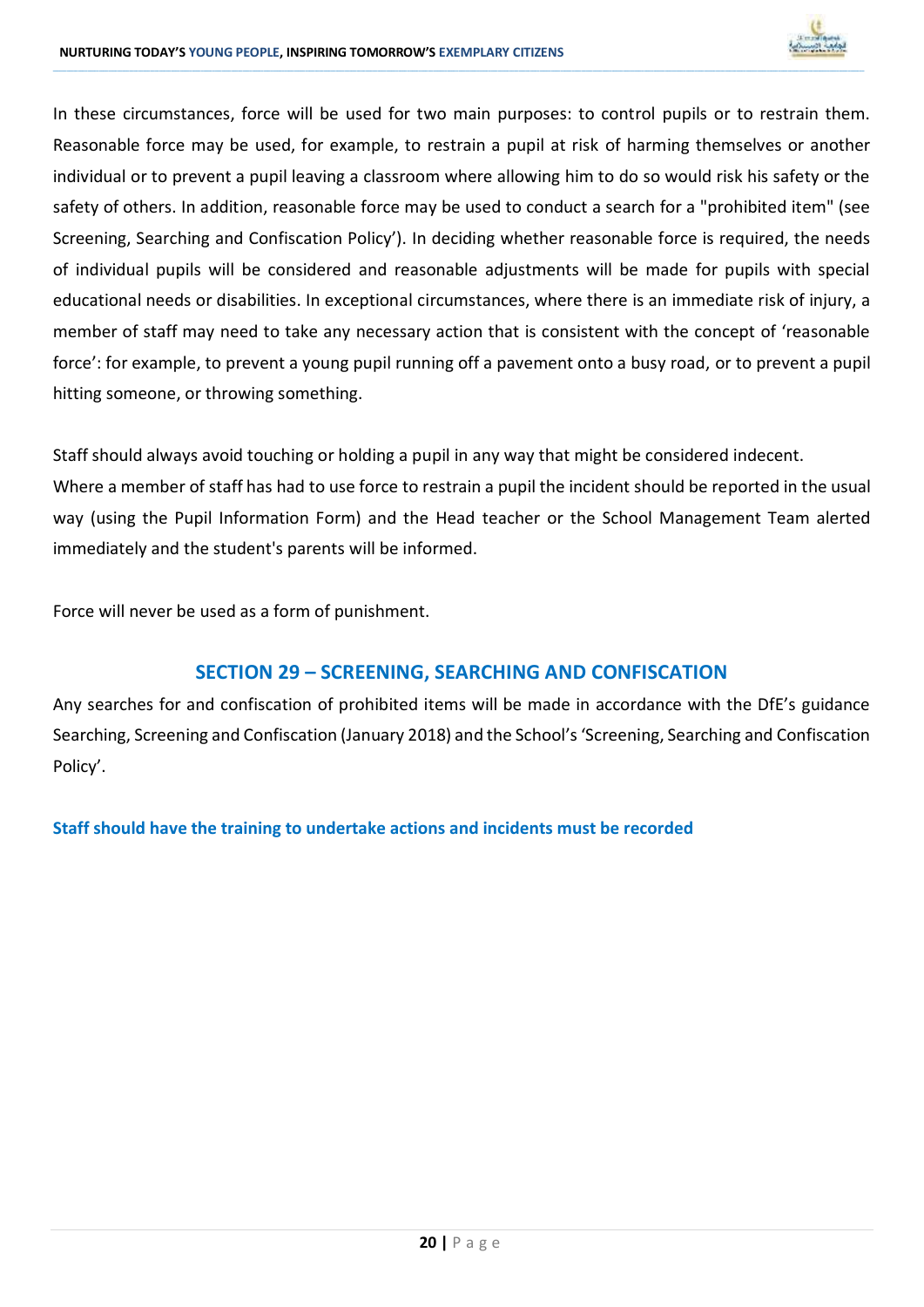

### **APPENDIX 1: OUR PARTNERSHIP AGREEMENT**

**\_\_\_\_\_\_\_\_\_\_\_\_\_\_\_\_\_\_\_\_\_\_\_\_\_\_\_\_\_\_\_\_\_\_\_\_\_\_\_\_\_\_\_\_\_\_\_\_\_\_\_\_\_\_\_\_\_\_\_\_\_\_\_\_\_\_\_\_\_\_\_\_\_\_\_\_\_\_\_\_\_\_\_\_\_\_\_\_\_\_\_\_\_\_\_\_\_\_\_\_\_\_\_\_\_\_\_\_\_\_\_\_\_\_\_\_\_\_\_\_\_\_\_\_\_\_\_\_\_\_\_\_\_\_\_\_\_\_\_\_\_\_\_\_\_\_\_\_\_\_\_\_\_\_\_\_\_\_\_\_\_\_\_\_\_\_\_\_\_\_\_\_\_\_\_\_\_\_\_\_\_\_\_\_\_\_\_\_\_\_\_\_\_\_\_\_\_\_\_\_\_\_\_\_\_\_\_\_\_\_\_\_\_\_\_\_\_\_\_\_\_\_\_\_\_\_\_\_\_\_\_\_\_\_\_\_\_\_\_\_\_\_\_\_\_\_\_\_\_\_\_\_\_\_\_\_\_\_\_\_\_\_\_\_\_\_\_\_\_\_\_\_\_\_\_\_\_\_\_\_\_\_\_\_\_\_\_\_\_\_\_\_\_\_\_\_\_\_\_\_\_\_\_\_\_\_\_\_\_\_\_\_\_\_\_\_\_\_\_\_\_\_\_\_\_\_\_\_\_\_\_\_\_\_\_\_\_\_\_\_\_\_\_\_\_\_\_\_\_\_**

| As a School, We will                                                                                                                                                                                                        | As a Parent / Carer, I will                                                                                                  | As a Pupil, I Will                                                                                                           |
|-----------------------------------------------------------------------------------------------------------------------------------------------------------------------------------------------------------------------------|------------------------------------------------------------------------------------------------------------------------------|------------------------------------------------------------------------------------------------------------------------------|
| Provide a safe and secure environment that promotes<br>the Islamic sense of identity through all that we do.<br>Develop in each pupil Islamic values that instil in them a<br>positive approach to their learning, personal | Respect the Islamic ethos of the school<br>and work hard to foster it in my son's<br>life.                                   | Respect the Islamic ethos of the<br>school and work hard to foster it in<br>my life.                                         |
| development and a caring attitude towards the school,<br>local, national and international community.                                                                                                                       | Promote fundamental British values<br>and reject all forms of radicalisation<br>and extremism.                               | Demonstrate at all times the values<br>held in high regard by our beloved<br>Prophet Muhammad sallallahu alayhi              |
| Support our pupils to uphold the British values of<br>democracy, the rule of law, individual liberty and mutual<br>respect and tolerance to those with different faiths and<br>beliefs.                                     | Adhere to all school policies and<br>procedures.                                                                             | wasallam.<br>Promote fundamental British values<br>and reject all forms of radicalisation                                    |
| Encourage excellent levels of attendance and punctuality<br>and reward these achievements.                                                                                                                                  | Support the school's efforts by<br>encouraging the best possible<br>standards for my son.                                    | and extremism.<br>Adhere to all school policies and<br>procedures.                                                           |
| Insist that school uniform is worn correctly at all times.<br>Tell students what is needed for all lessons.                                                                                                                 | Ensure my son attends school every<br>day and arrives on time.                                                               | Aim for the best possible standards in<br>my work, both at school and at home.                                               |
| Offer a broad and balanced curriculum of the highest<br>quality that meets the needs of every pupil and ensure<br>our teaching is carefully planned so that it meets the<br>specific needs and ability of your son.         | Ensure my son attends all additional<br>sessions, even when arranged beyond<br>the school day, to support their<br>learning. | Attend school every day and arrive on<br>time.                                                                               |
| Provide an inclusive education that ensures equality of<br>access for all our pupils.                                                                                                                                       | Ensure all medical appointments are<br>kept outside school time unless<br>urgent.                                            | Attend all additional sessions, even<br>when these are arranged beyond the<br>school day in order to support my<br>learning. |
| Encourage the highest expectations of all our pupils so<br>that they can achieve their full potential as a valued<br>member of the school community.                                                                        | Ensure my son arrives to school with<br>the correct equipment and dressed in<br>the school uniform.                          | Arrive to school with the correct<br>equipment and dressed in the school<br>uniform.                                         |
| Ensure that work is assessed regularly and that pupils<br>receive feedback that shows what they have done well<br>and what they need to do next to improve.                                                                 | Take an interest and support the work<br>of my child. Support the schools'                                                   | Listen to my teachers. Work hard and<br>show that I am willing to learn.<br>complete my work and hand it in on               |
| Insist on a high standard of Behaviour from all students.<br>Follow our Behaviour Management Policy and Respect<br>Code.                                                                                                    | Homework Policy and ensure my child<br>completes Homework.                                                                   | time.                                                                                                                        |
| Organise and deliver pupil mentoring, intervention and                                                                                                                                                                      | Attend all parent evenings, meetings<br>and events organised by the school.                                                  | Take good care of the school<br>environment and the local                                                                    |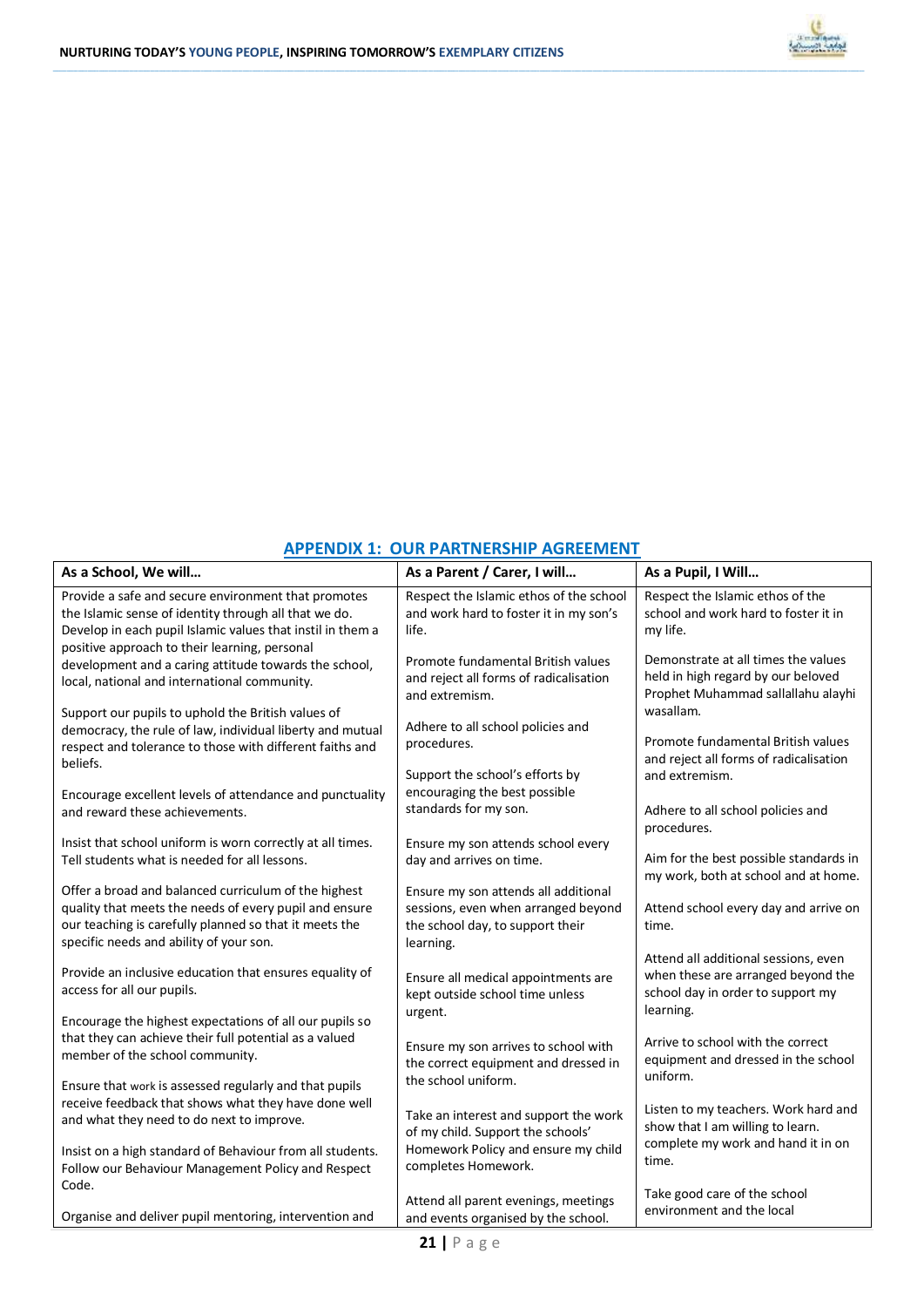

| revision sessions where we feel this is needed to enable<br>your son to achieve the best possible outcomes.<br>Arrange parent evenings and send reports home which<br>inform you clearly about your son's progress, attendance<br>and punctuality. Inform parents of any worries or<br>Support your son to overcome any challenges he may<br>face that hinders learning and personal development.<br>Inform you of events and enrichment opportunities<br>Communicate between home and school through text<br>messages, emails, letters, newsletters, website and<br>general meetings. Contact you as soon as there are any | Read letters, emails, text messages<br>from the school. Ensure that my child<br>attend s external examination.<br>Support the school's standards of<br>behaviour. And encourage my child to<br>have high standards of behaviour at all<br>times.<br>Encourage my son to take part in all<br>enrichment opportunities provided by<br>the school.<br>Contact the school if I have any<br>concerns about my son's progress or<br>welfare. | community.<br>or to others. | Behave well and follow the School<br>Respect Code and School Behaviour<br>Policy and ensure that the school is<br>a pleasant environment to work in.<br>take all letters and communications<br>home and hand it over to my parents.<br>Ensure that I use the internet safely<br>so that it does not bring harm to me<br>Find out what enrichment<br>opportunities are open to me.<br>let a member of staff know if I have |
|-----------------------------------------------------------------------------------------------------------------------------------------------------------------------------------------------------------------------------------------------------------------------------------------------------------------------------------------------------------------------------------------------------------------------------------------------------------------------------------------------------------------------------------------------------------------------------------------------------------------------------|----------------------------------------------------------------------------------------------------------------------------------------------------------------------------------------------------------------------------------------------------------------------------------------------------------------------------------------------------------------------------------------------------------------------------------------|-----------------------------|---------------------------------------------------------------------------------------------------------------------------------------------------------------------------------------------------------------------------------------------------------------------------------------------------------------------------------------------------------------------------------------------------------------------------|
|                                                                                                                                                                                                                                                                                                                                                                                                                                                                                                                                                                                                                             |                                                                                                                                                                                                                                                                                                                                                                                                                                        |                             |                                                                                                                                                                                                                                                                                                                                                                                                                           |
|                                                                                                                                                                                                                                                                                                                                                                                                                                                                                                                                                                                                                             |                                                                                                                                                                                                                                                                                                                                                                                                                                        | <b>Date</b>                 |                                                                                                                                                                                                                                                                                                                                                                                                                           |
|                                                                                                                                                                                                                                                                                                                                                                                                                                                                                                                                                                                                                             |                                                                                                                                                                                                                                                                                                                                                                                                                                        | <b>Date</b>                 |                                                                                                                                                                                                                                                                                                                                                                                                                           |
|                                                                                                                                                                                                                                                                                                                                                                                                                                                                                                                                                                                                                             |                                                                                                                                                                                                                                                                                                                                                                                                                                        | <b>Date</b>                 |                                                                                                                                                                                                                                                                                                                                                                                                                           |
|                                                                                                                                                                                                                                                                                                                                                                                                                                                                                                                                                                                                                             |                                                                                                                                                                                                                                                                                                                                                                                                                                        |                             | any worries.                                                                                                                                                                                                                                                                                                                                                                                                              |

**\_\_\_\_\_\_\_\_\_\_\_\_\_\_\_\_\_\_\_\_\_\_\_\_\_\_\_\_\_\_\_\_\_\_\_\_\_\_\_\_\_\_\_\_\_\_\_\_\_\_\_\_\_\_\_\_\_\_\_\_\_\_\_\_\_\_\_\_\_\_\_\_\_\_\_\_\_\_\_\_\_\_\_\_\_\_\_\_\_\_\_\_\_\_\_\_\_\_\_\_\_\_\_\_\_\_\_\_\_\_\_\_\_\_\_\_\_\_\_\_\_\_\_\_\_\_\_\_\_\_\_\_\_\_\_\_\_\_\_\_\_\_\_\_\_\_\_\_\_\_\_\_\_\_\_\_\_\_\_\_\_\_\_\_\_\_\_\_\_\_\_\_\_\_\_\_\_\_\_\_\_\_\_\_\_\_\_\_\_\_\_\_\_\_\_\_\_\_\_\_\_\_\_\_\_\_\_\_\_\_\_\_\_\_\_\_\_\_\_\_\_\_\_\_\_\_\_\_\_\_\_\_\_\_\_\_\_\_\_\_\_\_\_\_\_\_\_\_\_\_\_\_\_\_\_\_\_\_\_\_\_\_\_\_\_\_\_\_\_\_\_\_\_\_\_\_\_\_\_\_\_\_\_\_\_\_\_\_\_\_\_\_\_\_\_\_\_\_\_\_\_\_\_\_\_\_\_\_\_\_\_\_\_\_\_\_\_\_\_\_\_\_\_\_\_\_\_\_\_\_\_\_\_\_\_\_\_\_\_\_\_\_\_\_\_\_\_\_\_\_**

### **APPENDIX 2**

### **FORM 2: DETENTION LETTER**

| <b>Date</b>                             |             |             |  |
|-----------------------------------------|-------------|-------------|--|
| To the Parent / Guardian of             |             |             |  |
| <b>Year Group</b>                       |             |             |  |
| Your son has been assigned detention on | <b>Date</b> | <b>Time</b> |  |
| <b>Reason for Detention</b>             |             |             |  |
|                                         |             |             |  |
|                                         |             |             |  |
|                                         |             |             |  |
|                                         |             |             |  |
|                                         |             |             |  |
|                                         |             |             |  |

### **We appreciate your support and request you to sign this letter and return it with your son.**

| Signature | SLT / PASTORAL TEAM      |
|-----------|--------------------------|
| Signature | <b>PARENT / GUARDIAN</b> |

| TO BE FILLED OUT BY PARENT / GUARDIAN                              |  |
|--------------------------------------------------------------------|--|
| My son will walk home on the day of the detention                  |  |
| I (Parent / Guardian) will arrange transportation                  |  |
| I will like to discuss this further with you. Please contact me on |  |